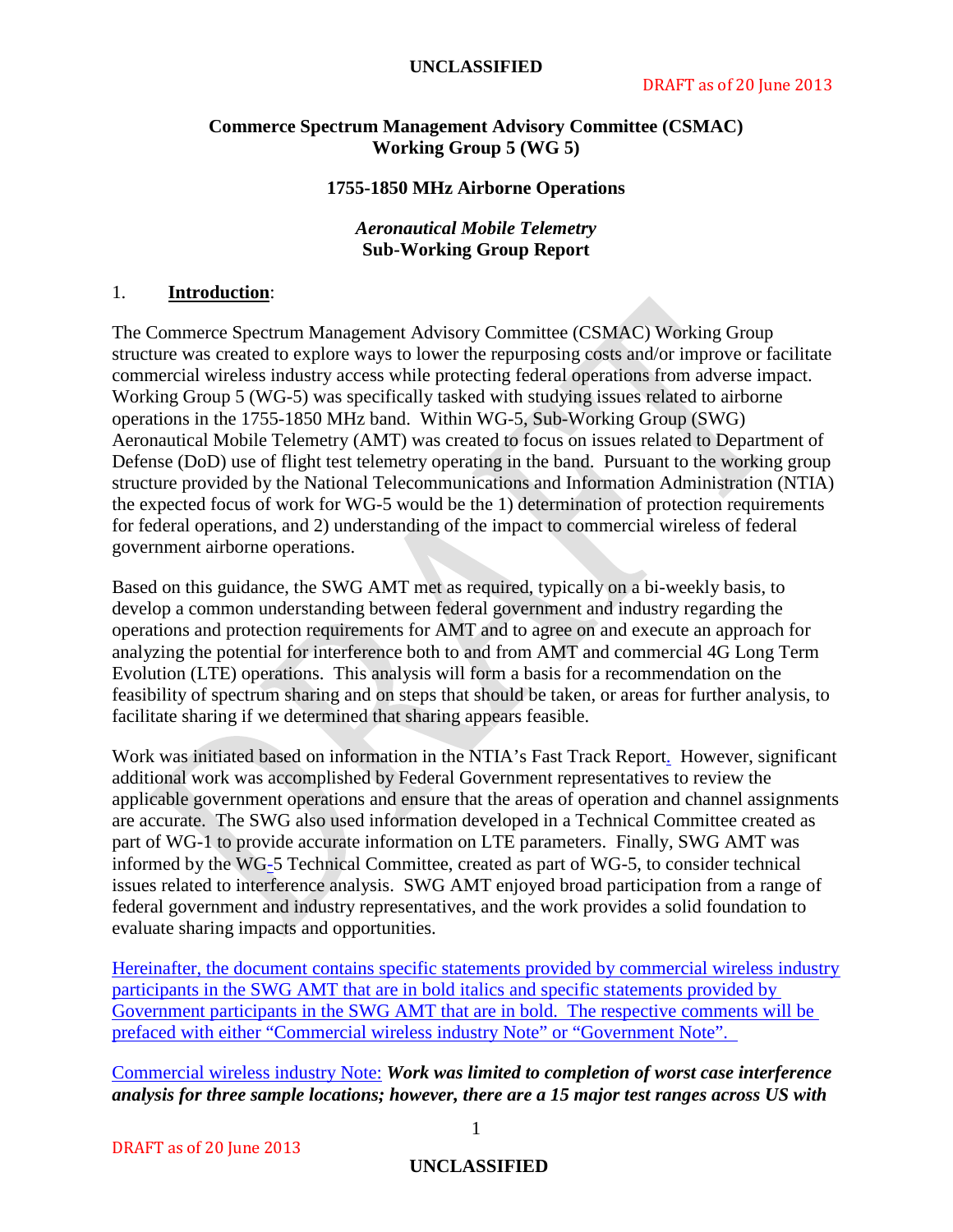*several AMT antenna locations in and around the major test ranges. As described in this report, a number of proposals have been made and are under consideration to revise and refine the analysis to better understand when harmful interference would occur. Such refinement would allow for a more accurate assessment of sharing opportunities. In addition, because information on channel assignments or more detailed use of AMT was not provided to the SWG, no consideration of or discussion of methods to cooperatively facilitate sharing have occurred – either on a time basis, arrangement of channel use to meet the needs of both commercial wireless industry and government or other dynamic methods to facilitate sharing. Consideration of assignment information and related discussions would be highly relevant to meeting the goal of CSMAC to explore ways to lower the repurposing costs and/or improve or facilitate commercial wireless industry access while protecting federal operations from adverse impact. Such information and analysis could have informed consideration of a process to prioritize access to the 1755-1780 MHz portion of the band while ensuring that federal agencies are not adversely impacted. The worst case analysis completed by the group provides only minimal information towards sharing arrangements and is insufficient to fully assess opportunities without additional work.*

#### Government Note:

**1. The Government representatives to the AMT Sub-Group take exception to the preceding commercial wireless industry comments, and other similar commercial wireless industry comments in this Report. At the outset, the comments presume and prejudge the outcome of the ITS modeling and simulation effort when that work is not yet complete. More importantly, consideration of the ITS process, or its ultimate output, is beyond the scope of the tasking for the AMT Sub-Group. This Report was prepared according to that tasking and a set of standards that all parties agreed to prior to the start. Any changes to that scope would need to be reviewed and approved initially by the Technical Working Group and, ultimately, Working Group 5. This has not happened.** 

**2. On the merits, commercial wireless industry agreed at the outset to the use of three representative Government Ranges, and the antennas at those Ranges for analysis. Those Ranges require M. 1459 protection. Now, having received the results of that analysis, it appears that commercial wireless industry seeks a much more time-consuming and labor-intensive effort focusing on hundreds of additional antennas in use at each of numerous Government Ranges, and whether each such Range also requires M. 1459 protection. Such an exercise is completely beyond the scope of the AMT Sub-Group's effort and this Report.** 

**3. The Government representatives further take exception to the notion that the analysis done to date is "worst case"-oriented. It is anything but. For example, with respect to interference from UE's to AMT ground stations, the simulations use a limited Monte Carlo technique, which is inherently biased towards a prediction of average, rather than worst-case, interference. With respect to interference to eNodeB's from airborne AMT transmitters, the simulations do not model air vehicles at their maximum altitude of 100,000 feet, but examine two cases: 23,000 feet and 85,000 feet. There are other technical problems with the commercial wireless industry paragraphs as well, but details as to these can be supplied later, if desired.**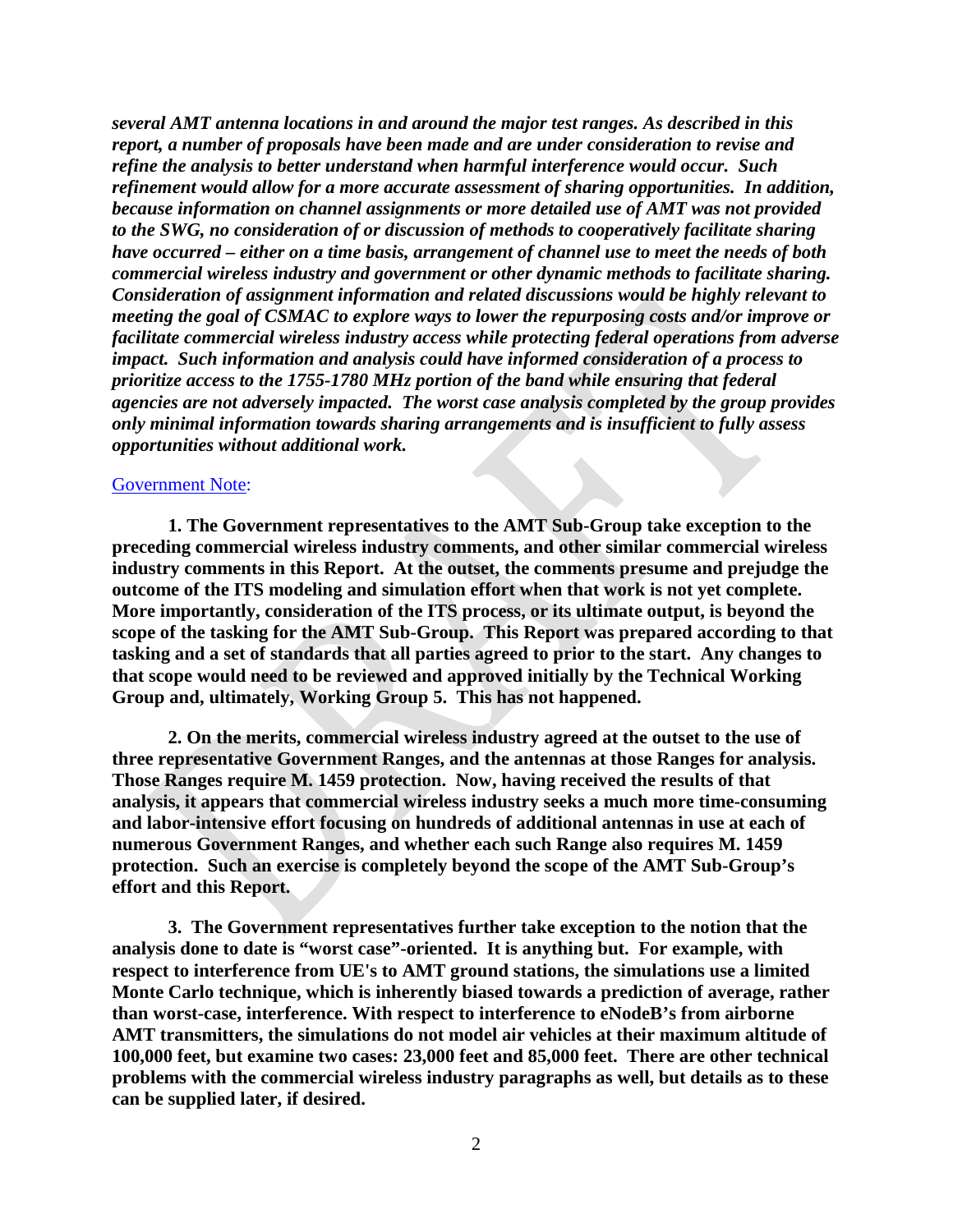## 1.1 **Executive Summary of Findings:**

The SWG AMT initiated analysis on two specific work plans to identify the protection distances for: (1) LTE User Equipment (UE) to AMT Ground Station Receivers and (2) Aeronautical Mobile Telemetry ("AMT") Transmitters to LTE eNodeB Base Stations. The Federal Government operates more than 300 identified antenna sites located within and around 15 test sites (aka "Ranges"). AMT receive sites were selected at three DoD Ranges to be analyzed for this study. The three Range sites are Eglin Air Force Base in Florida, Patuxent River, in Maryland and associated Atlantic Test Ranges, and the Pt. Mugu Test Range, on the coast of California. These sites were chosen to span the trade space of representative AMT ground stations and the wide variations of geographical and operational characteristics. Based on an analysis of these representative sites, models and simulations were developed with the results being applicable to similar DoD AMT sites throughout the US. A "randomized real" model, designed to represent a realistic deployment of UEs, was used for modeling the aggregate interference into individual AMT ground station antennas at the three chosen Ranges. Using this approach, in accordance with the details and parameters identified in the appendices, the computed protection distances extend beyond 75 km for the modeled UE to AMT interference environment for the three test ranges selected for the study. The corresponding protection distances for the eNodeB LTE Base Stations from AMT airborne transmitters, are greater than 560 km, depending slightly on the orientation of the base station antenna. It should be noted that variations in base station antenna heights above ground level had small effects on these predicted required separation distances.

Commercial wireless industry Note: In most situations bore sight-to-bore sight scenarios resulted in large protection distances. [1](#page-2-0) *Network loading was not considered in the simulations performed for this assessment. That is, for each simulation step, any active UE that represented a possible interference source was considered to be radiating during the entire simulation, resulting in 100% network loading. It is recognized that this represents an extreme worst-case assumption that may be reviewed if further analysis is pursued.*

## Government Note: **The Government does not agree that this represents "an extreme worse case assumption".**

However, AMT ground stations use tracking antennas that point at all azimuth angles during the course of a single test flight or operation. Furthermore, the antenna can, and does, dwell at individual azimuth angles for long periods of time in an unpredictable fashion due to the requirements of a particular test and the constraints imposed by air traffic control and the weather.

## Commercial wireless industry Note: *However it should be noted that the flight path of the three test ranges under study was restricted over water, away from the densely populated metro*

<span id="page-2-0"></span> $<sup>1</sup>$  It was also noted that network loading should be an important parameter to consider. LTE parameters provided by</sup> the WG-1 LTE Working Group assume high network loading. A typical loading on a network is approximately 50%, even during the "busy" hour.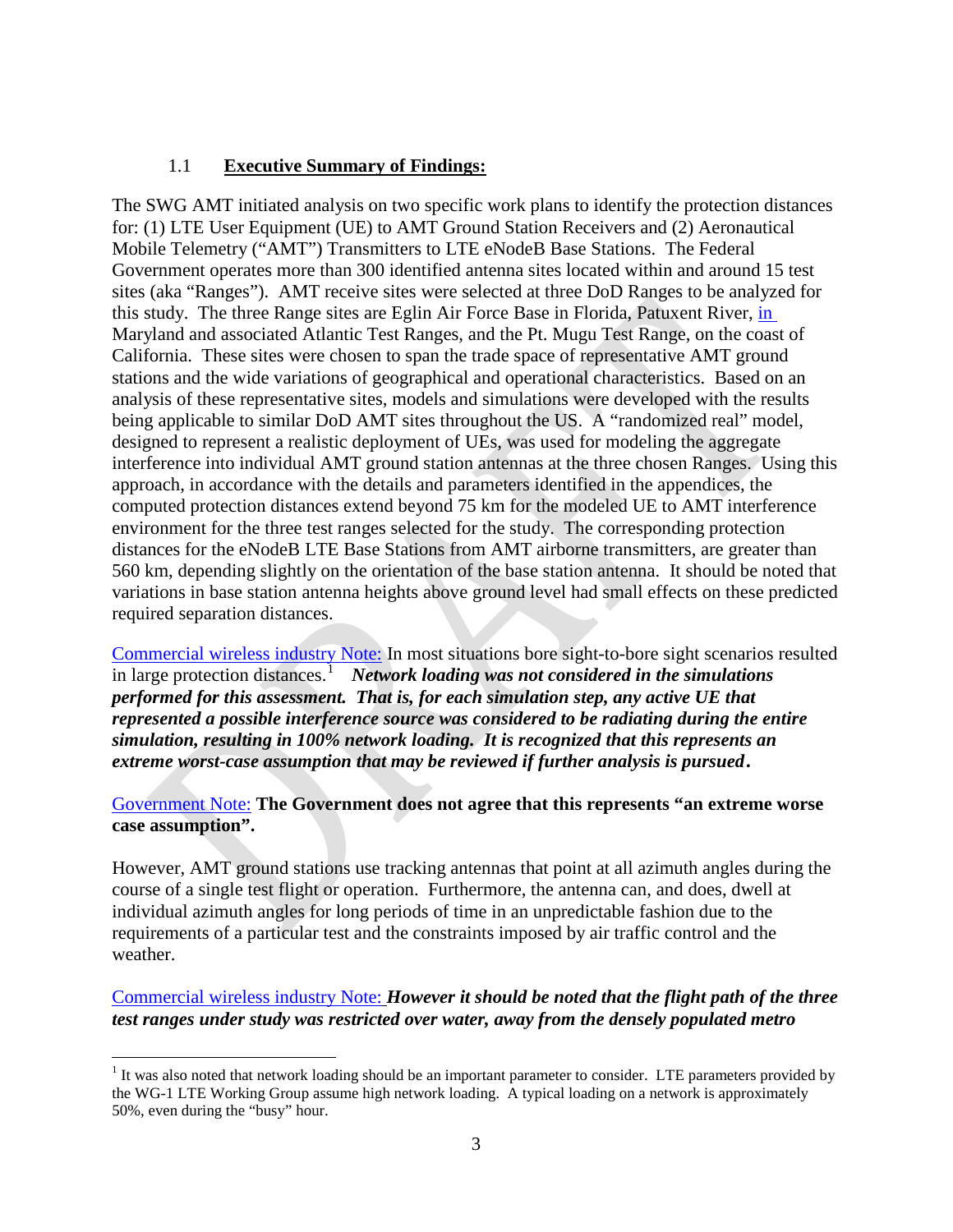## *areas.*

## Government Note: **However, this does not mean that a large deployment of UEs does not lie between the flight test area and the AMT ground station area.**

## Government Note: **With respect to the below reference to the established ITU protection criteria for AMT, the Government considers it to be a statement of fact, and not open to dispute.**

The results of the study for AMT protection are based on the ITU-R M. 1459 document that defines protection criteria for telemetry systems in the aeronautical mobile service with geostationary broadcasting-satellite and mobile-satellite services. This internationally recognized and approved document has also been used in the United States as the basis for sharing studies and coordination agreements for terrestrial systems. These include adjacent channel agreements for terrestrial IMT and the terrestrial components of Satellite Digital Audio Radio systems (SDARS); and for co-channel sharing with Medical Body Area Networks.

In particular, these agreements have extended the methodology of M.1459 to the case of multiple, simultaneous terrestrial interferers. This methodology is used in the present report as the basis for the treatment of aggregation effects. $<sup>2</sup>$  $<sup>2</sup>$  $<sup>2</sup>$ </sup>

Government Note: **The SWG AMT generally agreed that, based on the simulations completed and the assumptions that were used, sharing between AMT and Commercial LTE systems is not feasible. The general consensus was that the size of the coordination zones would severely limit the deployment of LTE Systems in the top 100 markets. If there are significant changes to the assumptions that radically alter (shrink) the size of the coordination zone then this conclusion may change.** 

## 1.2 **Summary of Observations/Recommendations for Presentation to CSMAC:**

The SWG AMT has performed a full analysis using two work plans, the first to determine protection distances for aggregations of UEs to AMT ground stations, and the second for assessing the interference during flight to LTE base stations from airborne telemetry transmitters on flight test aircraft.

Protection levels for AMT ground stations are those defined in Recommendation ITU-R M.1459. $3$  Protection levels for LTE eNodeB base stations were developed by the technical working group formed within WG-1.

Operating characteristics for airborne AMT transmitter systems are those provided in M.1459. Operating characteristics of LTE User Equipment are those developed by the technical WG-1 working group.

<span id="page-3-0"></span> $2$  The methodology is an extension of equation 8 in the Recommendation, and is described in Appendix A-5 of this report.

<span id="page-3-1"></span> $3$  See also, Appendices A-3 and A-7.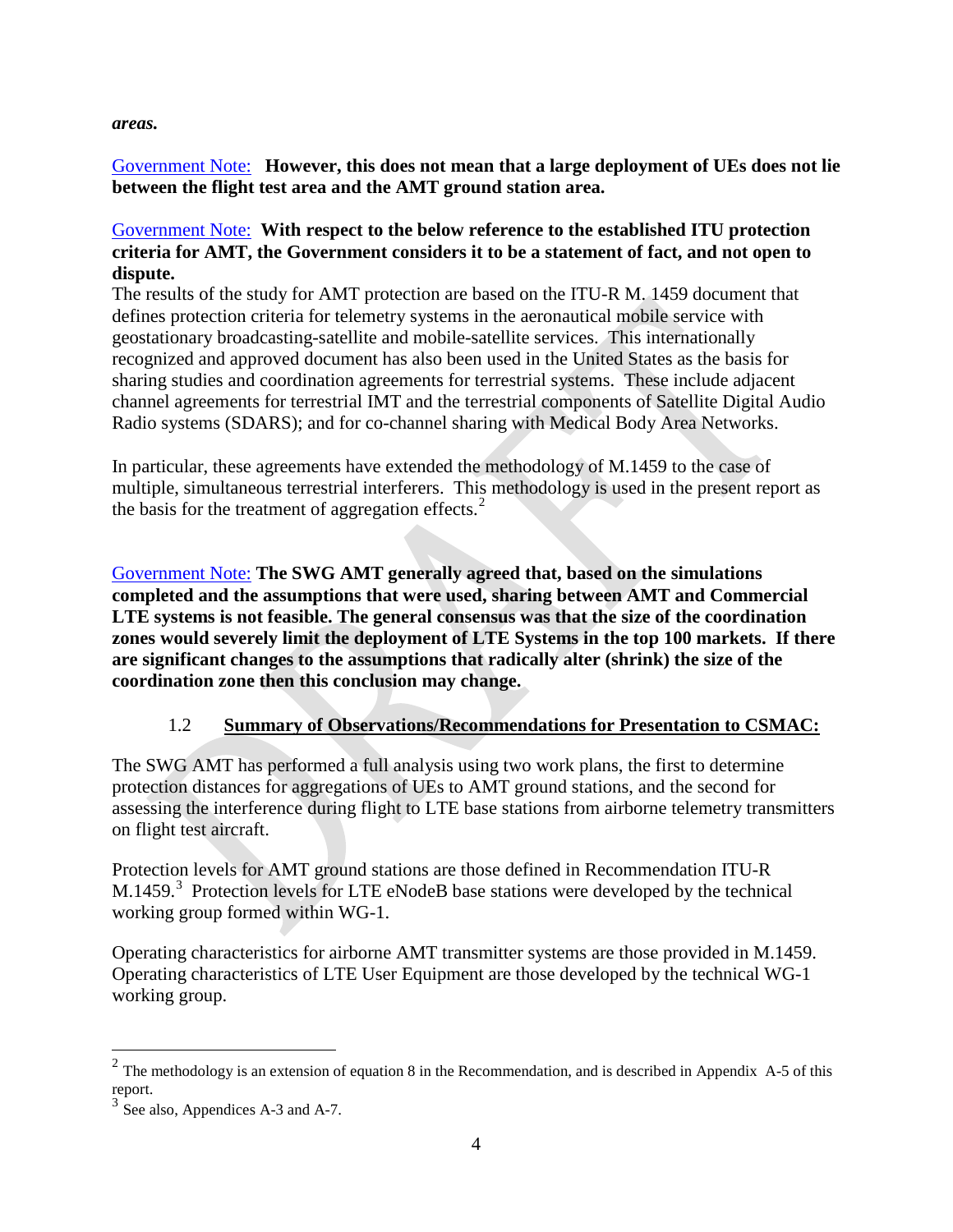Table 1, below,<sup>[4](#page-4-0)</sup> provides a summary of the results of the corresponding analyses and simulations. The simulations, conducted by Alion Science and Technology Corporation, used the Transfinite Systems Visualyse software for implementation of the ground-to-ground Irregular Terrain Model (an extension of the well-known Longley-Rice propagation model), and the airto-ground model described in ITU-R Recommendation P.528. The simulations included not only terrain effects, but also simulated the statistical properties of LTE user equipment due to the implementation of dynamic power control.

| <b>From UEs-to-AMT Receivers</b>                                              |                                          | <b>From AMT Transmitters -to-LTE Base Stations</b>                                         |                                                   |                                                 |
|-------------------------------------------------------------------------------|------------------------------------------|--------------------------------------------------------------------------------------------|---------------------------------------------------|-------------------------------------------------|
| <b>AMT</b> Site                                                               | Estimated<br>Protection<br>Distance (km) | <b>AMT</b> Site                                                                            | Estimated<br>Minimum<br>Distance (km)             | Estimated<br>Maximum<br><b>Distance</b><br>(km) |
| <b>Atlantic Test</b><br>Ranges (at or<br>near Patuxent<br>River,<br>Maryland) | >80                                      | Aircraft operating in<br>the flight test<br>airspace of the<br><b>Atlantic Test Ranges</b> | 100 km from the<br>AMT ground<br>stations for the | $>560$ km from<br>the same                      |
| Pt. Mugu                                                                      | 140                                      | Laguna Peak                                                                                | ground<br>corresponding<br>stations<br>aircraft   |                                                 |
| Eglin                                                                         | >75                                      | Santa Rosa Island                                                                          |                                                   |                                                 |

<sup>1</sup> - Assumes Base Station antenna is 180 degrees off-azimuth from AMT range area with downtilt of 3 degrees.<br><sup>2</sup> - Assumes Base Station antenna is zero degrees off-azimuth from AMT range area with downtilt of 3 degrees.

<sup>3</sup> Specific antenna locations at the various sites are provided in the detailed appendices to this report.

Table 1.1 Overall Summary of Minimum and Maximum Protection Distances

The observations in Table 1 have been presented to, and discussed in detail, by, the members of WG-5. All comments and responses from members of the group have been reviewed and addressed by the group in this final report.

## 1.3 **Next Steps/Path Forward**

## 1.3.1 **[Ongoing discussions on the applicability of protection values defined in ITU-R M.1459.**

The document recommends protection criteria for AMT systems against satellites (both geostationary and mobile) in which the operation of both the primary service (AMT) and the interferer (Satellite system) is air to ground. The recommended protection criteria are derived from the probability function that captures the portion of the time the satellite transmission is

<span id="page-4-0"></span> <sup>4</sup> Repeated in appendix A-16.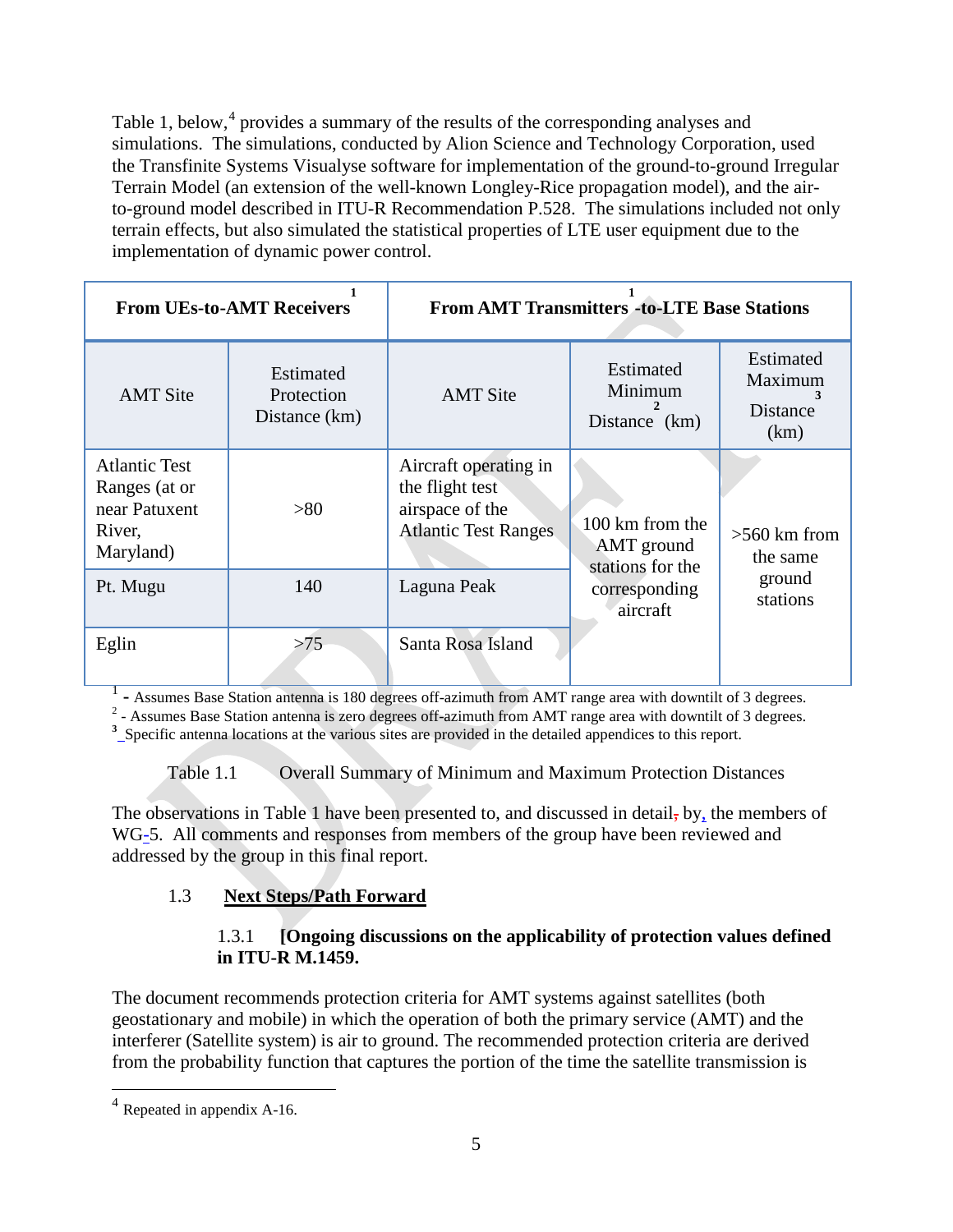present in the minimum air space received by the AMT antenna. It is then shown that the pfd protection level is insensitive to such probabilistic considerations. Further understanding on how the same derivations can be applied to a large ensemble of IMT UE interferers, which are based on ground to ground propagation as opposed to air to ground propagation, are of academic interest. However, since the protection levels of M.1459 are specified for the aperture of the AMT ground station antenna, this issue is largely a question of propagation models.

## *[The above section is in square brackets. Waiting for further information from ITS*

## *PLEASE ADVISE HOW TO PROCEED.]*

Government Note: **The Government considers this to be a statement of fact that does not require further review.**

1.3.2 **Post Report Items**: Additional studies and related efforts may be required in order to address the outstanding issues noted in paragraph 1.4, below. However, at this time, the ability to conduct such studies will be affected by current fiscal constraints. The final decision to proceed will depend on the availability of funds within the Department of Defense budget and appropriations.

1.3.3 **Lessons Learned**: The creation of a small technical group within WG-5 to address the technical characteristics of the involved systems was helpful. It provided the forum for detailed technical discussions by all interested parties, without requiring the involvement, or time and expense commitment, of disinterested parties. The resulting technical information, in particular LTE characteristics, cumulative power distributions of ensembles of user equipment, and guidance for the randomized "lay-down" of base stations and user equipment, were critical to the ability to perform accurate simulations.

## 1.4 **Promising Topics for Future Studies**

The SWG AMT group determined there are promising opportunities for further study that might influence the results summarized in Table 1. Time and funds permitting, these could be studied. In particular, the WG-5 Sub Working Group identified the following topics that could be considered:

1. **The impact of reducing the separation distances based on a C/ ((I+N) protection rather than I/N (or pfd) threshold.** The I/N analysis is more appropriate as a coordination trigger, but that  $C/(I+N)$  would be more appropriate to better understand the potential for sharing. [However, M.1459 already uses a C/(I+N) methodology in its derivation of pfd protection levels, which is why the protection pfd levels in the Recommendation depend on the elevation angle above the horizon of the AMT ground station antenna.] *[The above section is in square brackets. Waiting for further information from ITS*

# *PLEASE ADVISE HOW TO PROCEED.]*

Government Note: **The Government considers this to be a statement of fact that does not require further review.**

2. **Effects of off-tuning of the LTE base station to the AMT F0** –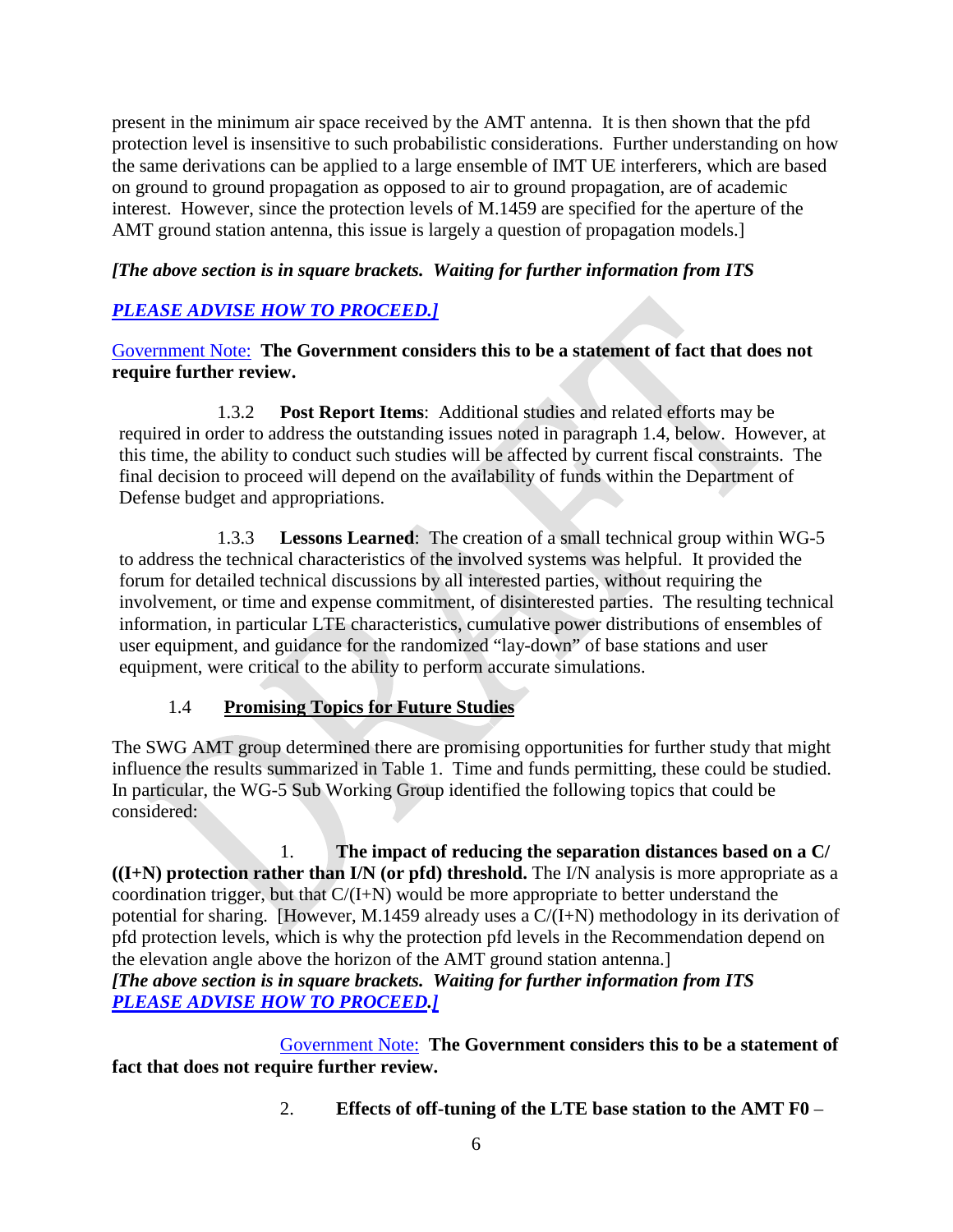Off tuning would avoid direct co-channel operation. Commercial wireless industry presented information on innovative spectrum sharing techniques that could exploit the dynamic nature of Government use of spectrum and the advanced features in the LTE standards. These mechanisms would enable commercial wireless industry licensees to dynamically relinquish use of spectrum with minimal impact to users in areas and during times that government users are operating. The economic acceptability of such sharing will depend on the amount of time and the areas impacted. Accordingly, study should include mechanisms to minimize the amount of time and area when a channel would need to be cleared for government operations.

3. **Possible notches in wireless use of frequencies at selected locations** – Commercial wireless industry provided information on innovative spectrum sharing techniques that take advantage of advanced features in LTE technology to notch out a portion of an LTE channel at times and locations when government agencies are using the spectrum. This mechanism could be used to avoid co-channel operation with minimal impact on private sector users in cases where the government signals are narrow relative to an LTE channel. As with the previous item, the economic acceptability of such sharing will depend on the amount of time and the areas impacted and an effort would be needed to minimize the amount of time and area when a channel would need to be notched to accommodate government operations. This could include real-time monitoring to limit impact to times when government systems are operating rather than scheduled.

4. **Consideration of different interference threshold based on desired signal level desired rather than merely defining interference as a rise in the noise floor** - Current WG-5 analysis uses long standing interference criteria established by the ITU. While there is no desire to modify this internationally accepted criterion, study of interference relative to a desired carrier taking into account actual system operations would be beneficial to understand how government and LTE systems would interact in a shared environment with close coordination between users and could significantly reduce any exclusion or protection zone required.

5. **Possible effects of clutter and terrain –** Consideration of the possible increased path loss, and corresponding reduction in protection distances, by considering the effects of clutter that are not already included in the terrain modeling features of the models used herein. Expected effects of clutter and terrain - Cost231-Hata models (which include effects of clutter) were used by commercial wireless industry to determine LTE UE transmit power distribution, while the ITU-R P.528 model, which does not include effects of terrain or clutter, was used by WG-5 to model interference between AMT and commercial systems. This difference in the models used for different parts of the analysis can have an impact on the path losses and hence the protection distances. The COST 231 model extends some of the Hata work to the frequency range of interest here but also has limitations on antenna heights at both ends of a link and neither Hata nor COST 231 are appropriate for air/ground interactions for the altitudes of concern in this analysis. Greater study of the impact that clutter and terrain have on propagation, particularly in air-to-ground analysis could impact protection distances. A proposal for consideration to the technical working group would be to compare measured data to the results of analysis.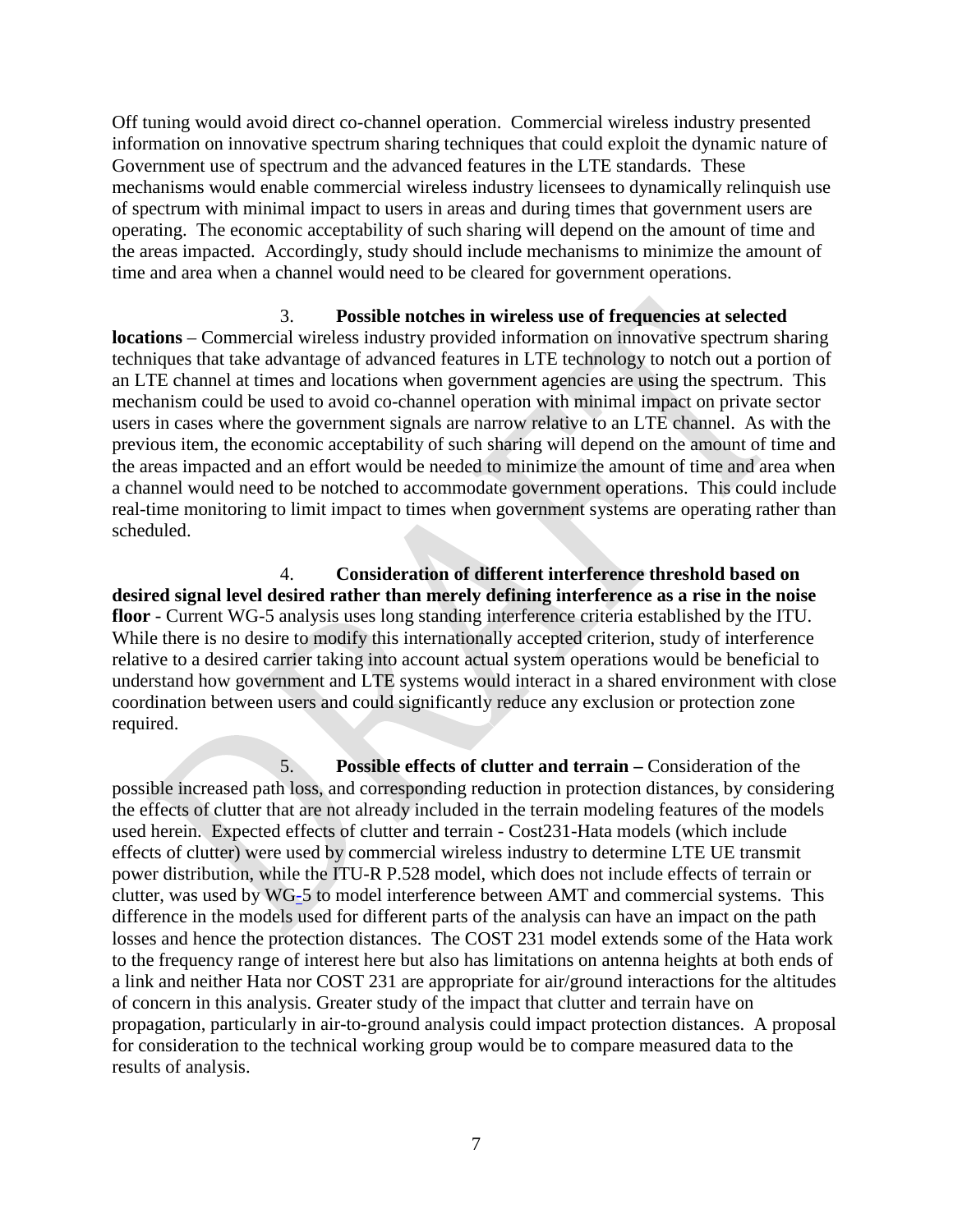6. **Consideration of AMT assignment information and the potential to prioritize access to markets prioritized by commercial wireless industry** – Prioritizing AMT assignments in a way that minimizes impact to markets prioritized by commercial wireless industry has the potential to improve the economic viability of sharing while continuing to meet government requirements.

It should be noted that recommendations on a number of these issues have been made in the Technical Working Group and are under consideration.

## 2. **Organization and Functioning of the Sub-Working Group**

## 2.1 **Organization and Participation of Sub-Working Group**

2.1.1 **The SWG AMT was created under the auspices of WG-5, taking overall direction from the WG-5 Co-chairs.**

Co-chairs

Mr. Joe Giangrosso – Alion Science for DoD Mr. Tim Chalfant – Edwards AFB Mr. Joe Marx – AT&T Ms. Neeti Tandon – AT&T

Secretary

Mr. Ian McClymonds- Alion Science

FCC Liaisons

Mr. Mark Settle Mr. Michael Ha Mr. Chris Helzer Ms. Janet Young

NTIA Liaison

Ms. Renae Carter

Interference analyses were conducted by:

Mr. Robert Martin – Alion Science Mr. Dan Jablonski – John Hopkins Applied Physics Laboratory Mr. Rod Spence – NASA

Detailed information on the characteristics of aeronautical flight test systems, and on-site support of visits by WG-5 members to federal government flight test facilities, was provided by:

Mr. Joe Giangrosso – Eglin AFB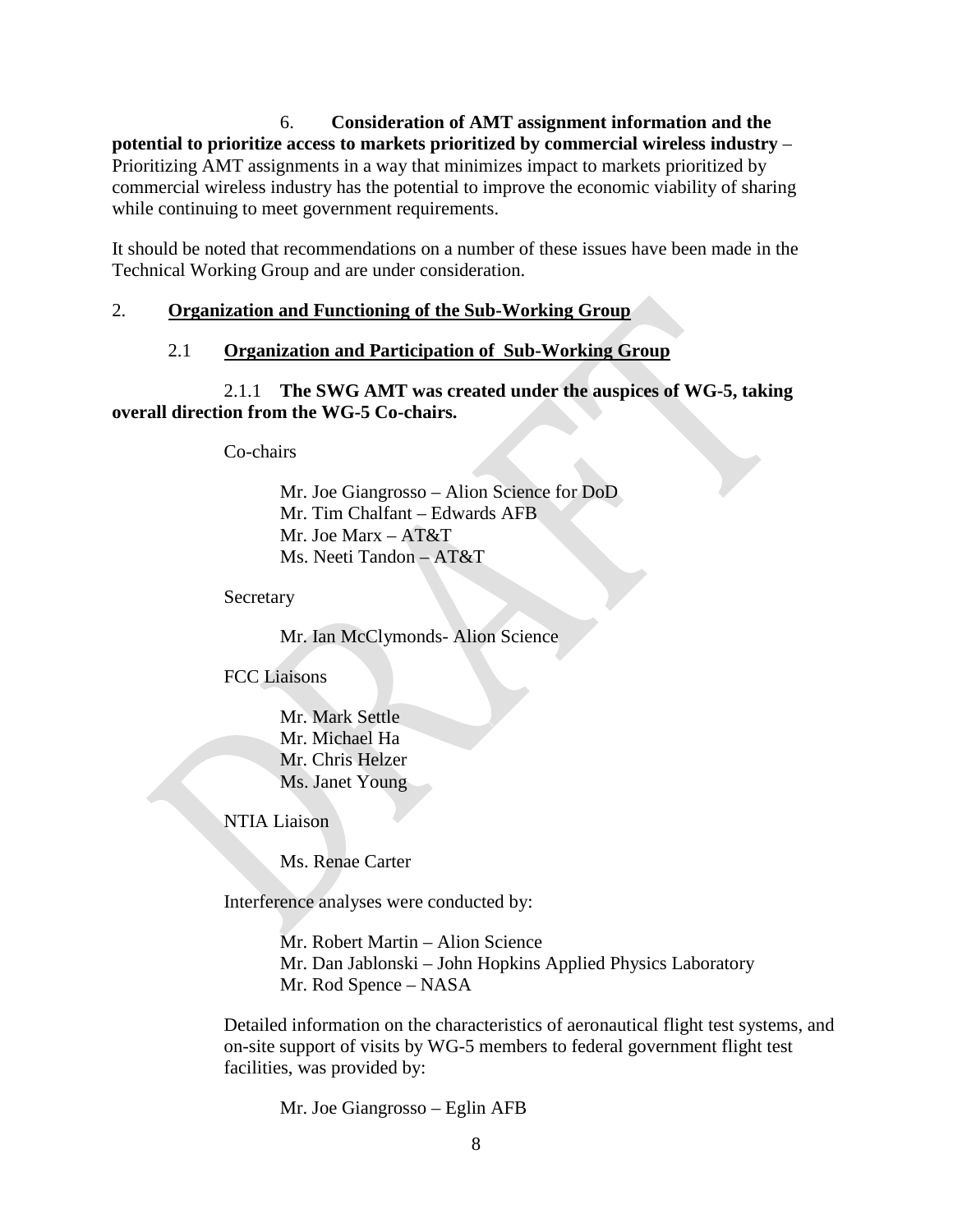Mr. Kip Temple – Edwards AFB Mr. Scott Hoschar – PAX River Mr. Clint Robins – China Lake

AMT Report Writing Team Mr. Joe Giangrosso – DoD Mr. Dan Jablonski – DoD Mr. Bob Martin – DoD Mr. Ken Keane – DoD Mr. Scott Hoschar – DoD Mr. Mike Ryan – DoD Mr. Joe Marx – AT&T Ms. Neeti Tandon –- AT&T

2.2 **Participation:** The SWG enjoyed broad participation by federal government agencies, including their support contractors and industry representatives. A full list of the membership is attached, Reference Appendix A-1.

## 2.3 **Work Plan**

The work plan included the following efforts:

1) An overview of AMT operations and LTE system operation – Federal Government participants provided an overview of the AMT mission, operations, and technical requirements. Commercial wireless industry participants provided an overview of LTE technology and operation. Industry participants made visits to AMT sites at Eglin and Edwards Air Force Bases.

2) A review of Federal Government Assignments and Operations – Government participants updated the record of frequency assignments contained in the United States Government Master File (GMF). This effort resulted in the elimination of out-of-date records and unused frequency assignments. Updated records are not generally available to the public, but nevertheless helped clarify sharing and usage requirements.

3) Review of AMT Receiver Sites – Federal Government participants were unable to catalog the large number of the AMT receiver sites at each government Range. The complexity and size of carrying this effort to completion would be significant, and would require additional time and funds in order to conduct the appropriate research and necessary reviews. Since this also exceeds the scope of the CSMAC tasking, this work was not pursued.

4) Review of the impact of Federal Government spectrum needs on the ability to share with LTE systems in the top 100 Broadband Wireless Markets – Commercial wireless industry representatives provided a list of the top 100 United States markets by population. These have the greatest demand for broadband services, and gaining access to spectrum for these markets is a priority for the commercial wireless industry. Federal Government participants compared channel assignments and operations to better understand the impact to these markets. This analysis has not been released to the SWG, and remains under DoD review.

5) Interference Analyses – The SWG agreed to conduct interference analyses for three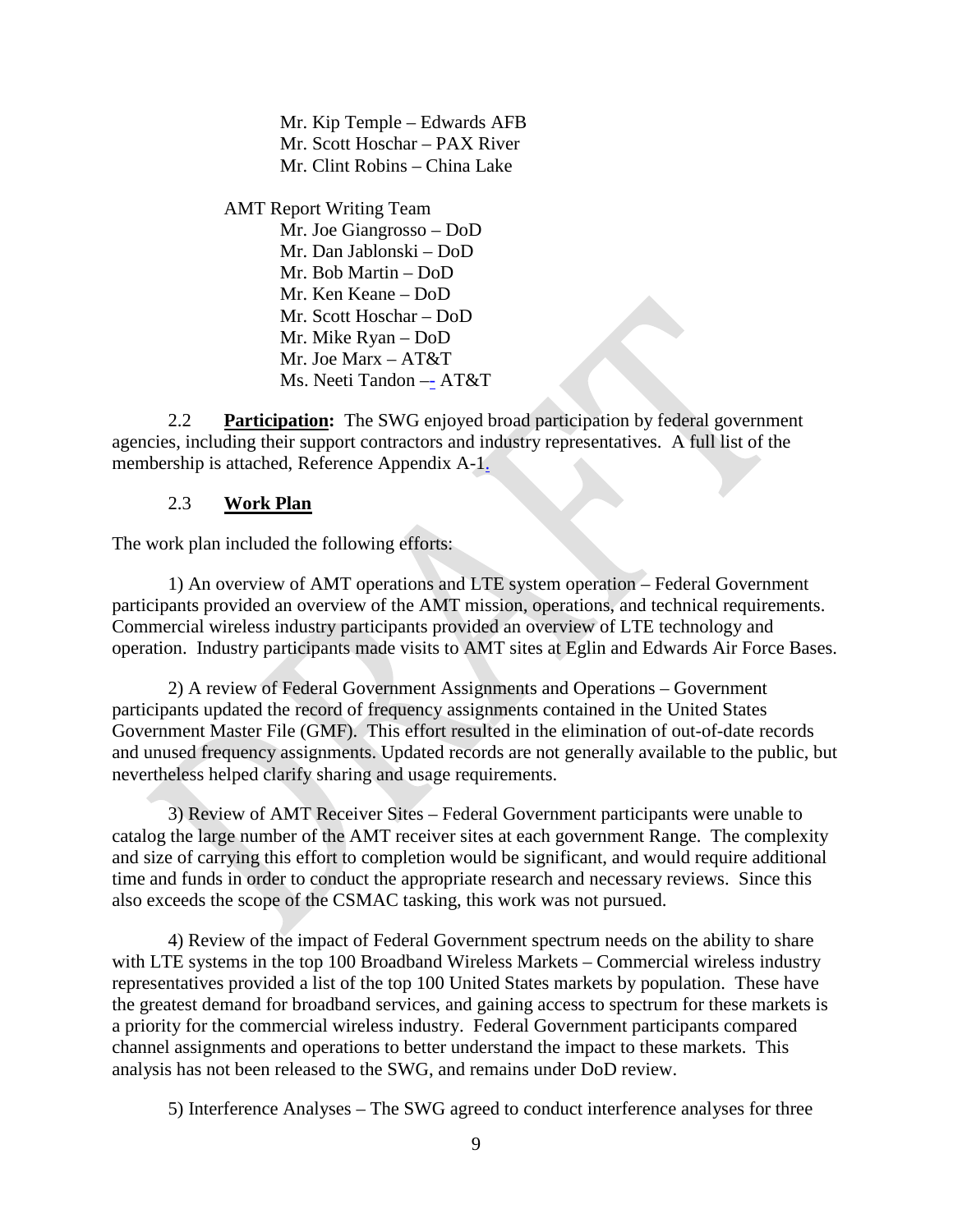samplings of telemetry sites at flight test ranges that are considered to be representative of the larger trade-space of the considerable number of AMT operating locations in the United States. The locations chosen for simulation and modeling are the:<sup>[5](#page-9-0)</sup>

- Naval Air Warfare Center Weapons Division-Sea Test Range, Naval Bases Ventura County, Point Mugu, CA;
- Naval Air Warfare Center Aircraft Division and Atlantic Test Ranges (ATR), at or near the Patuxent River Naval Air Station, Patuxent River, MD
- Eglin Test Range, Eglin AFB, FL.

The analyses at this sample of locations is meant to provide insight into the extent of any potential interference, and to provide a basis for further discussions of possible mitigation techniques or other approaches to sharing. Alion Science conducted the analyses using the Visualize software package. The analyses are based on LTE parameters and protection criteria developed in the technical committee formed under WG-1, and the AMT parameters and protection criteria provided by ITU-R M.1459 supplemented, where appropriate, by rangespecific information. The overall analysis approach was agreed to by a technical committee formed under the WG-5.

# 2.4 **Activities and Meetings**

Meetings, typically via web-supported teleconferencing, were held on a bi-weekly basis. Without exception, the meetings had broad Federal Government and industry participation. Although the majority of meetings were conducted via conference call, the SWG took advantage of opportunities for face-to-face meetings in conjunction with the in-person meetings of the larger WG-5 Group.

Between meetings, AMT representatives worked as a team to develop and review the work product presented to the industry representatives. Despite individuals being spread across the United States, the teamwork was effective and efficient, with quick turnaround or results, and a minimum of travel expenses.

# 2.5 **Abstract of Sub-Working Group Report**

The AMT Sub Working Group originally developed goals for the detailed analyses. These included analyses to:

- 1. Assess distances required to protect AMT receivers from the emissions of the aggregation of LTE User Equipment; and,
- 2. Assess distances required to protect LTE eNodeB base station receivers from telemetry transmissions of AMT flight test aircraft.

<span id="page-9-0"></span> $5$  Cf. Appendices A10 – 12.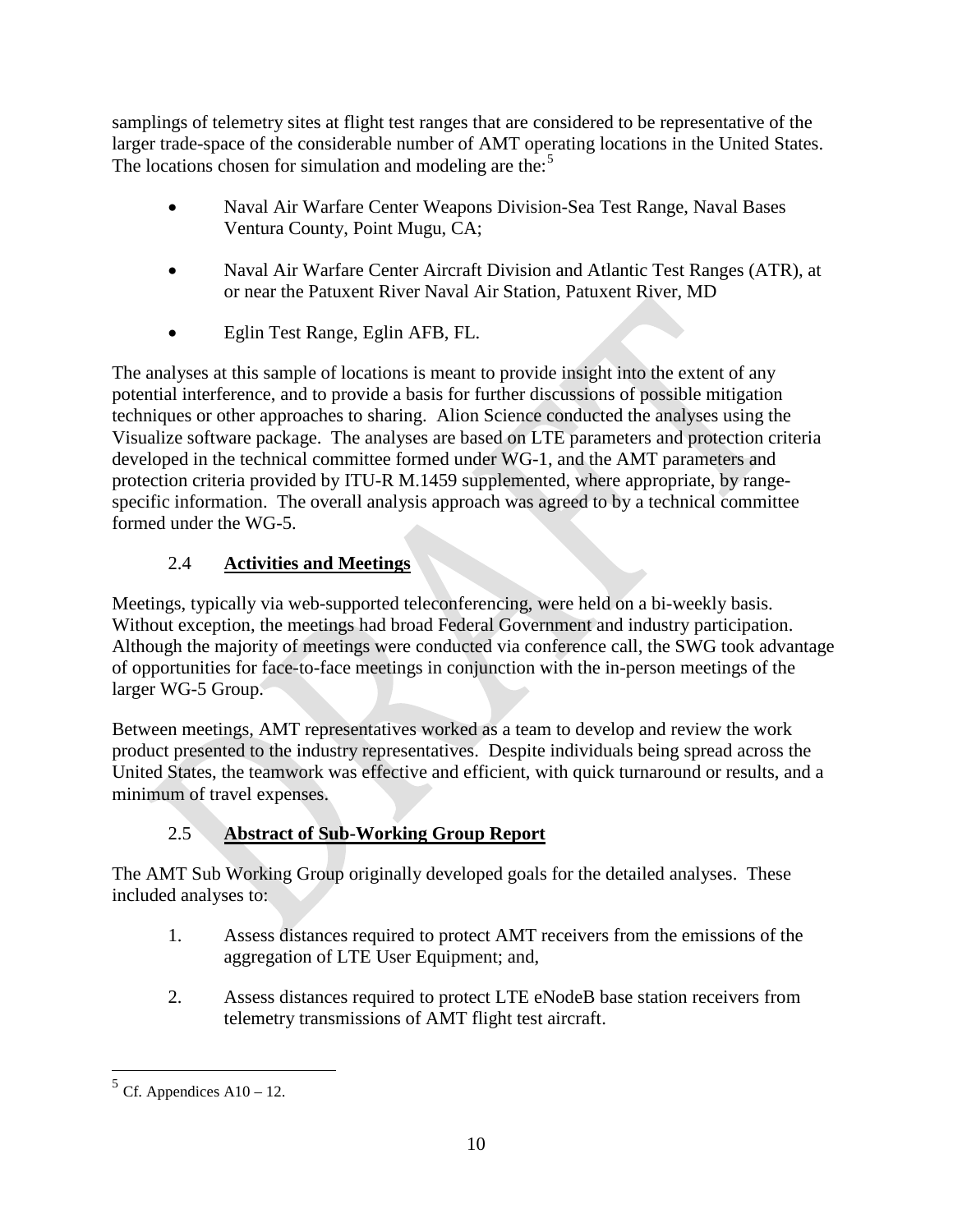The analyses were a cooperative effort between DoD and the commercial wireless providers, as detailed technical information for both AMT and LTE systems was essential for the performance of this effort.

As stated, the studies considered the Electromagnetic Compatibility (EMC) of the LTE User Equipment (UE) with respect to emissions into the AMT ground station receivers, and the EMC of the AMT airborne emitters into LTE Base Station receivers, at a small number of sites thought to be representative of the large trade space for the entire country. A summary of the observations is noted in Table I, above, and described in detail in the next sections.

# 3. **Details of the Technical Analyses**

# 3.1 **Overview**

Simulation-based analyses were conducted to assess the interference from a full-scale deployment of LTE user equipment (i.e., handsets) to AMT ground stations, and to assess the interference from telemetry transmitters on board aircraft to LTE eNodeB base stations on the ground.

# 3.1.1 **Assumptions and Approach**

Co-channel operation, in which both AMT and LTE systems are simultaneously using the same frequencies, was assumed. The goal of the simulations was to determine the geographic separation required for the LTE and AMT systems to operate without causing harmful interference to each other.

The approach was straightforward. AMT and LTE operators exchanged detailed technical information about their operations.<sup>[6](#page-10-0)</sup> In particular, operators provided information about the signals generated by their systems, the nominal locations of their systems, relevant details of when and how the systems are operated, and the criteria for protection of their systems.

This information comprises two of the three sets of data that are required to perform an interference analysis using a link budget approach. These are the transmitted power and the acceptable values of received interference.

If this data is all that were needed, interference computations could be performed by hand using a calculator. However, the third set of data is the path loss between the interference transmitter and the victim receiver. The path loss is heavily influenced by terrain and atmospheric effects. In particular, an accurate interference analysis requires detailed consideration not just of hypothetical terrain, but of actual terrain.

The inclusion of terrain and atmospheric effects was accomplished by the use of two propagation models. For the ground-to-ground interference from UEs to AMT ground stations, the Longley-Rice Irregular Terrain Model (ITM) was used in conjunction with the United State Geological Survey (USGS) 30 arc minute terrain data base. The air-to-ground interference from AMT

<span id="page-10-0"></span> $6$  Cf. Appendices A-3 and A-4.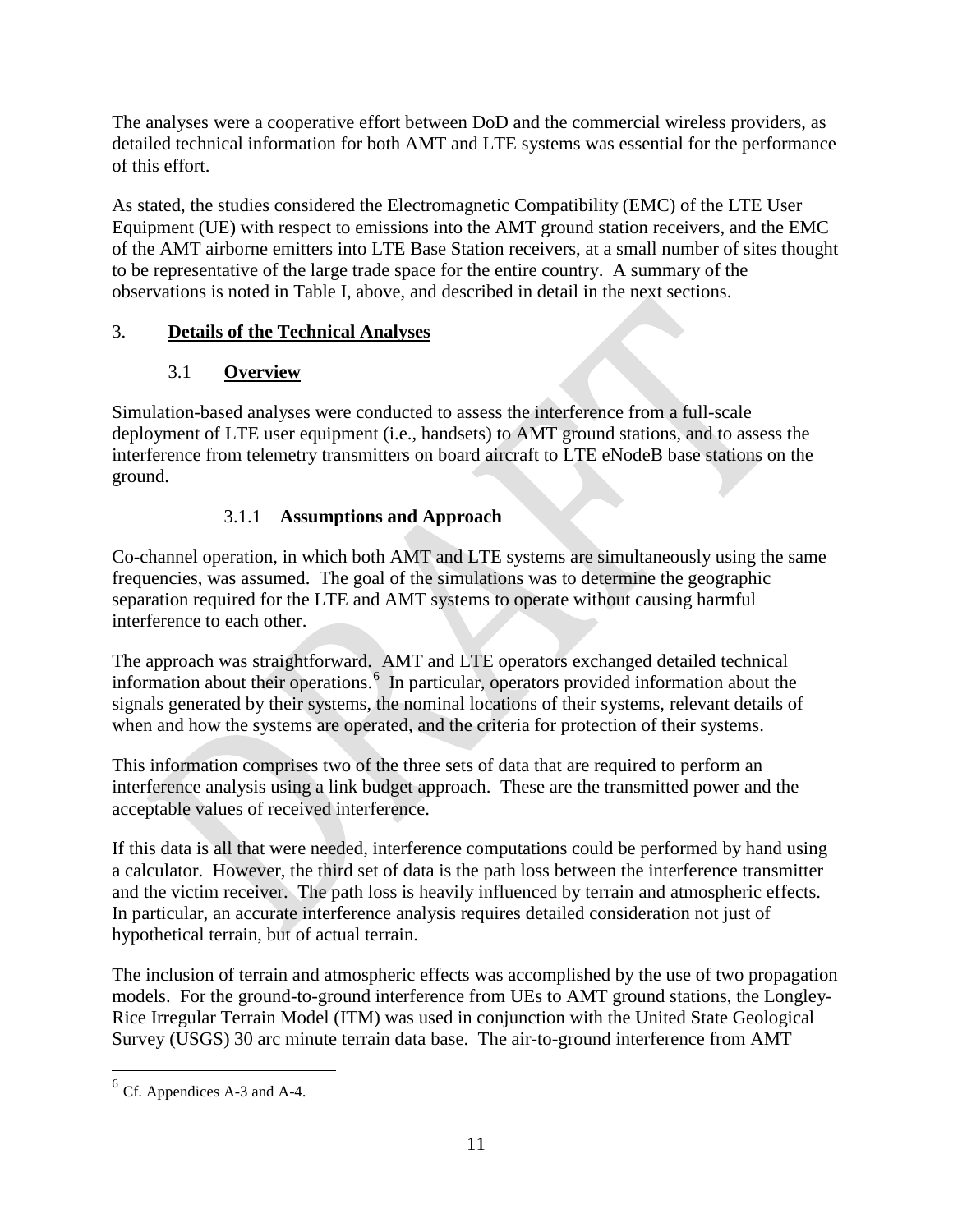equipped flight test aircraft to eNodeB base stations was modeled using the algorithms described in ITU-R Recommendation P.528.

To properly use these models requires sophisticated simulation software, which in this case is the commercially available Visualyse product. However, the models are implemented in other software products, such as EDX SignalPro and generic versions of the ITM model. The USGS terrain data base is available free of charge to all.

A feature that was not included in the analysis was the effect of "clutter" due to buildings, foliage, and other features of the environment that can affect the path loss, but which is not captured in the terrain data bases. This is an open and ongoing topic of discussion within WG-5, and will be addressed at the policy, rather than technical level. The rationale for its inclusion is that clutter might increase the path loss between the interference sources and the victim receivers, for both AMT and LTE, thus reducing the sizes of the "protection zones" computed using the Visualyse software.

This information, and the corresponding analysis approach, were reviewed by WG-5 members, and provided the mutually agreed basis for the simulations and analyses described below. With respect to AMT deployment, three of approximately 15 major AMT test ranges were included in the analyses, and at each of the three ranges  $1 - 4$  antenna sites were evaluated. For LTE deployment, a hypothetical "randomized" real data layout of base stations was created.

For the LTE systems, the presumption was then made that UE emissions would occur only when a UE was within sufficient range of an eNodeB base station that it could receive the station's pilot tone. Because of the listen-before-talk operation of LTE user equipment, this approach links UE transmissions to base station locations. Since UE's are mobile, this was considered to be a reasonable approach to defining and constraining the geographic locations of the handsets.

# 3.1.2 **Protection Criteria and System Operational Details**

Protection levels and operational information were provided, and agreed to by WG-5 members, for each system.<sup>[7](#page-11-0)</sup> For AMT, this consisted of reference to, ITU-R M.1459, which is available for download from www.ITU.org. This document provides both operational characteristics and protection criteria for AMT systems. For LTE, a document developed by, and borrowed from, CSMAC Working Group 1 (WG-1) that contained the corresponding characteristics and protection criteria for LTE systems was used.

The AMT protection criterion consists of a single, power flux density level measured at the aperture of the victim AMT ground station antenna. This value is -180  $\text{dBW/m}^2$  in 4 kHz, in accordance with M.1459. For LTE base stations, the protection criterion was the requirement that the received interference to noise ratio not exceed a threshold value, namely  $I/N = -6$  dB, with N derived from the noise figure of the low noise amplifier at the eNodeB antenna aperture.

The telemetry signals from the transmitters on AMT flight test aircraft are specified in terms of the usual parameters: power, bandwidth, and antenna gain. The locations of the aircraft are geographically constrained by the ground footprint of the airspace within which flight test

<span id="page-11-0"></span> $<sup>7</sup>$  Cf. Appendices A-3 and A-4.</sup>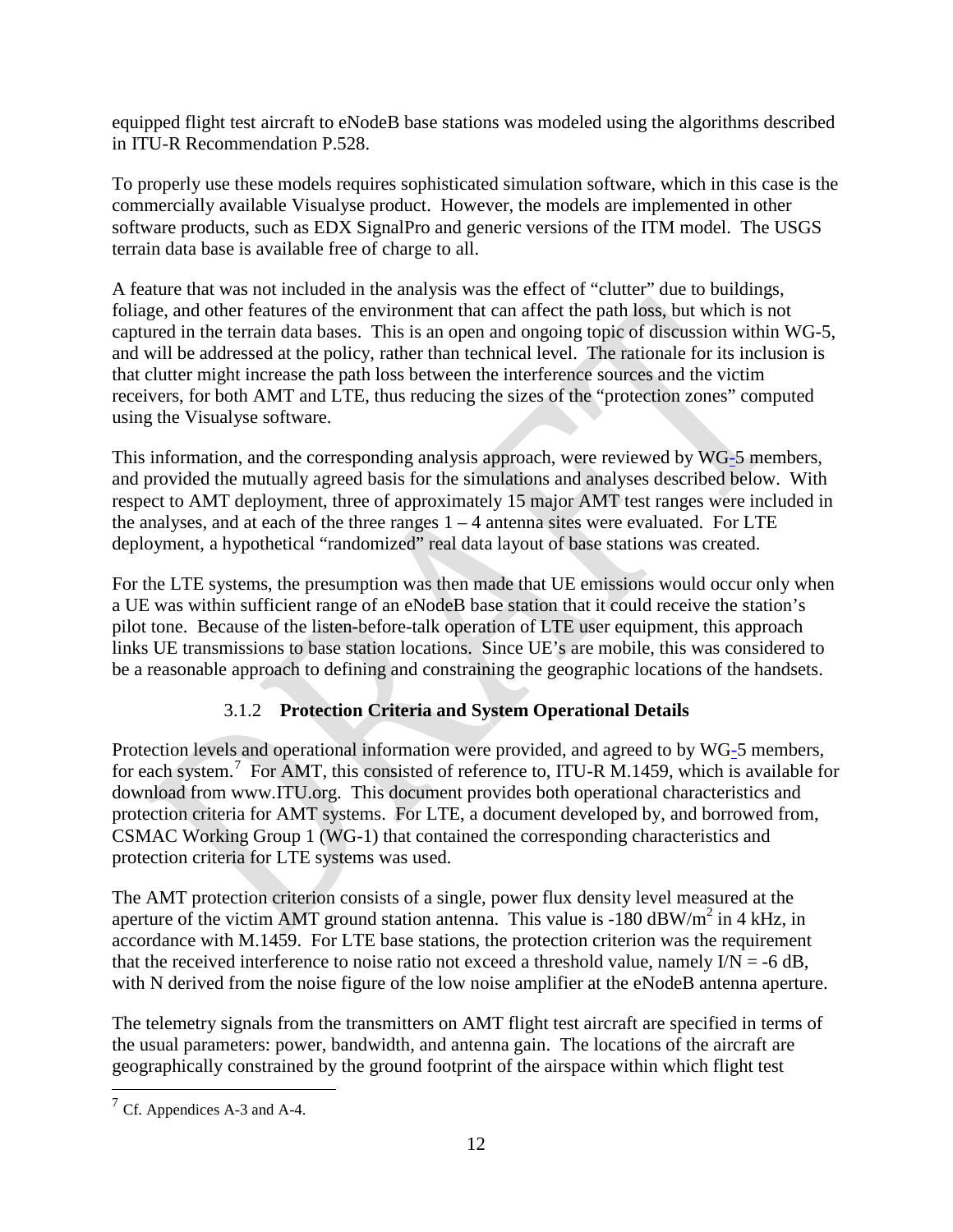aircraft are authorized to operate for each of the test ranges included in the analyses. $8<sup>8</sup>$  $8<sup>8</sup>$ 

The signals from UE handsets are defined in a similar manner, with the locations and numbers of handsets constrained by the presumed locations of the eNodeB base stations as defined by the "randomized-real" deployment. A further consideration, however, is the use of dynamic power control, in which UEs transmit no more power than necessary in order to close the link with the base station. This feature prolongs the period between battery recharges, and reduces intercell interference within the ensemble of UE transmitters among a given collection of base station cells and sectors. It also has a significant impact on the analysis results, and thus warrants further discussion.

In particular, one would expect that a large ensemble of UEs could be accurately characterized by an average value of transmitted power. Indeed, the cumulative distribution functions or CDFs, provided by the LTE community are the simple bell-shaped curves that characterize many statistical processes, and with which most people are at least somewhat familiar. Two CDFs were used in the analyses, one for urban deployments, in which UE's typically transmit at lower power levels, and one from rural deployments, in which higher power levels are typical.

However, the power levels associated with this distribution vary logarithmically, meaning that with respect to a median power level, a small number of UEs transmit, on average, at  $1/10$  of this power, and a small number transmit at ten times this power level. The effect of this logarithmic skewing of power levels is that pronounced deviations from the average power level are apparent in the simulation results provided below and in the appendices to this report.

#### 3.1.3 **Summary of the Analysis Parameters and Corresponding Technical Details[9](#page-12-1)**

As noted previously, three selected flight test ranges, representing a wide range of flight test operational areas and the associated geography, were included in the analyses:

- 1. Naval Air Warfare Center Weapons Division-Sea Test Range, Naval Bases Ventura County, Point Mugu, CA;
- 2. Naval Air Warfare Center Aircraft Division, Patuxent River Naval Air Station, MD;
- 3. Eglin Test Range, Eglin AFB, FL.

At each site, one to four separate antenna locations were evaluated. Locations and height above local terrain were specified; the antenna pattern used was the composite pattern from ITU-R M.1459, which is presented in an appendix.

The UE locations were modeled using the "randomized real" geographical deployment with transmit power values modeled in accordance with the two cumulative distribution functions described above. For each base station, simultaneous operation of three handsets, one per

<span id="page-12-0"></span> $8$  Cf. Appendices A-10 – 12.

<span id="page-12-1"></span> $9^9$  See also Appendices 6 – 9.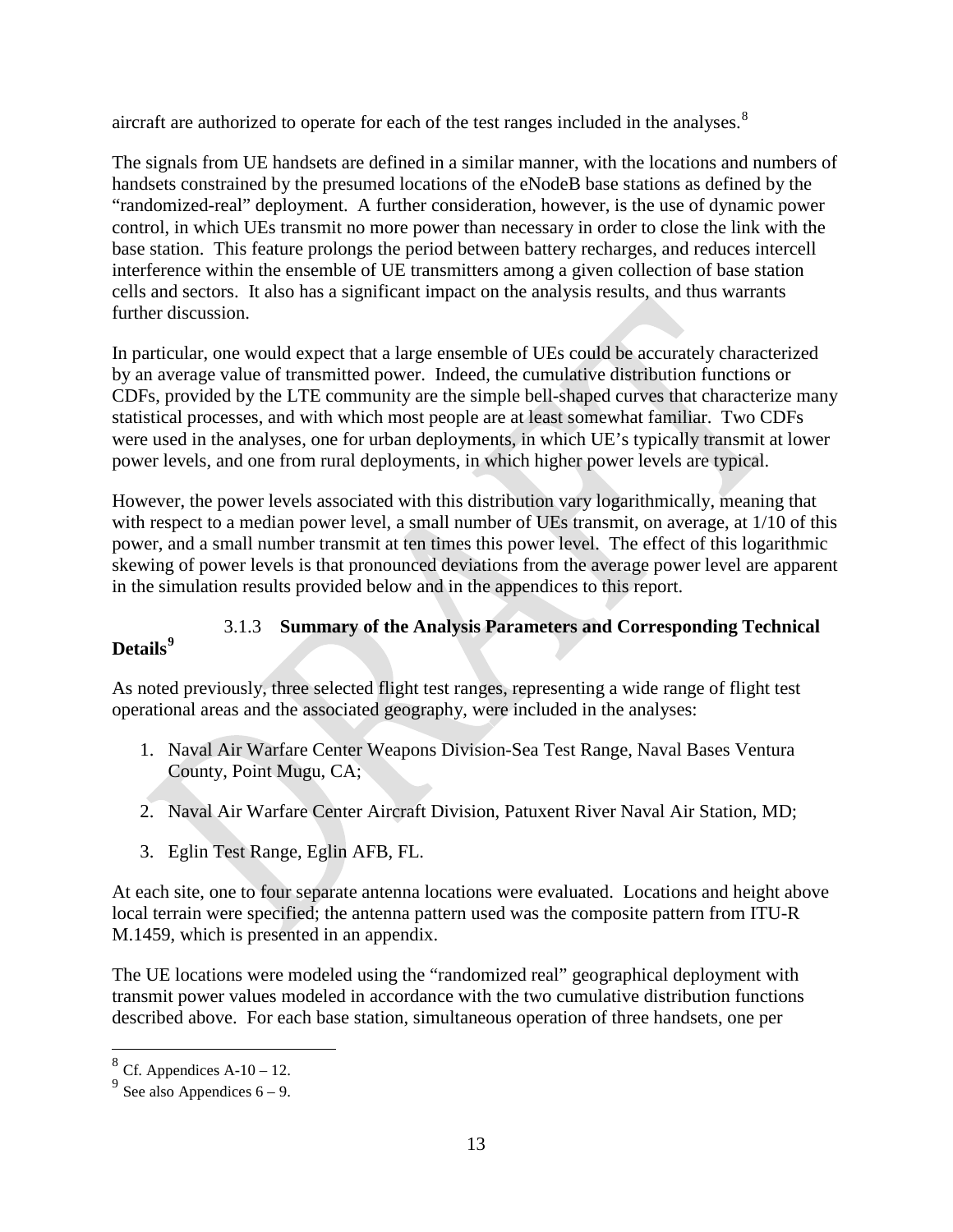antenna sector of the base station, per 1.67 MHz LTE channel was assumed. This means that for a 10 MHz wide AMT receive channel, 6 handsets per sector, with three sectors per eNodeB, was assumed.

For computing interference from UEs to AMT ground stations and from AMT equipped aircraft to eNodeB base stations, the Visualyse software was configured in accordance with the following settings and constraints:

- 1. UE power was set not to exceed 20 dBm
- 2. Propagation loss calculated using ITU-RP.528 for air to ground interactions
- 3. Clutter was not considered
- 4. Longley-Rice and terrain data used for ground/ground interactions
- 5. Additional AMT receiver system loss of approximately 2 dB for cable loss was added
- 6. Base station cable, insertion, and other receiver losses were assumed to be 2 dB
- 7. Only co-channel, "on-tuned" interference cases were considered

## 3.1.4 **Simulation Methodology, UE's to AMT ground stations**

As described in M.1459 and/or as practiced at flight test ranges, flight test aircraft can fly at any azimuth direction with respect to the AMT ground station, at distances of 250 statute miles and more, and at altitudes of up to 85,000 feet. AMT ground station antennas are tracking antennas with high values of directional gain. Interference is received not only in the main-lobe of the antenna but also in its side-lobes.

This necessitates running the Visualyse software implementation of the ITM model at each possible azimuth pointing angle of the AMT ground station antenna, and computing the aggregate interference into the AMT receiver through the main and side-lobes of the antenna. Then, after completing the additional steps described below, the azimuth pointing angle of the antenna was rotated by 0.5 degrees, and the simulation repeated 720 times.

For each of these 720 azimuth settings, 100 probability runs were conducted to determine values for the two cumulative distribution functions in order to establish a specific distribution of transmit power levels for the ensemble of UEs being simulated. Thus, in the graphs presented below, each of the 720 values of azimuth angles shows all 100 of the simulated values of CDF. The resulting graphs thus indicate a statistical distribution of UE power levels for each value of azimuth angle.

Finally, but of critical importance, a protection distance was assumed for each simulation run. Within this distance, as measured from the particular antenna being considered, all UEs were considered turned off, and thus not generating interference.

## 3.1.5 **Simulation Methodology, AMT Aircraft to eNodeB Base Stations**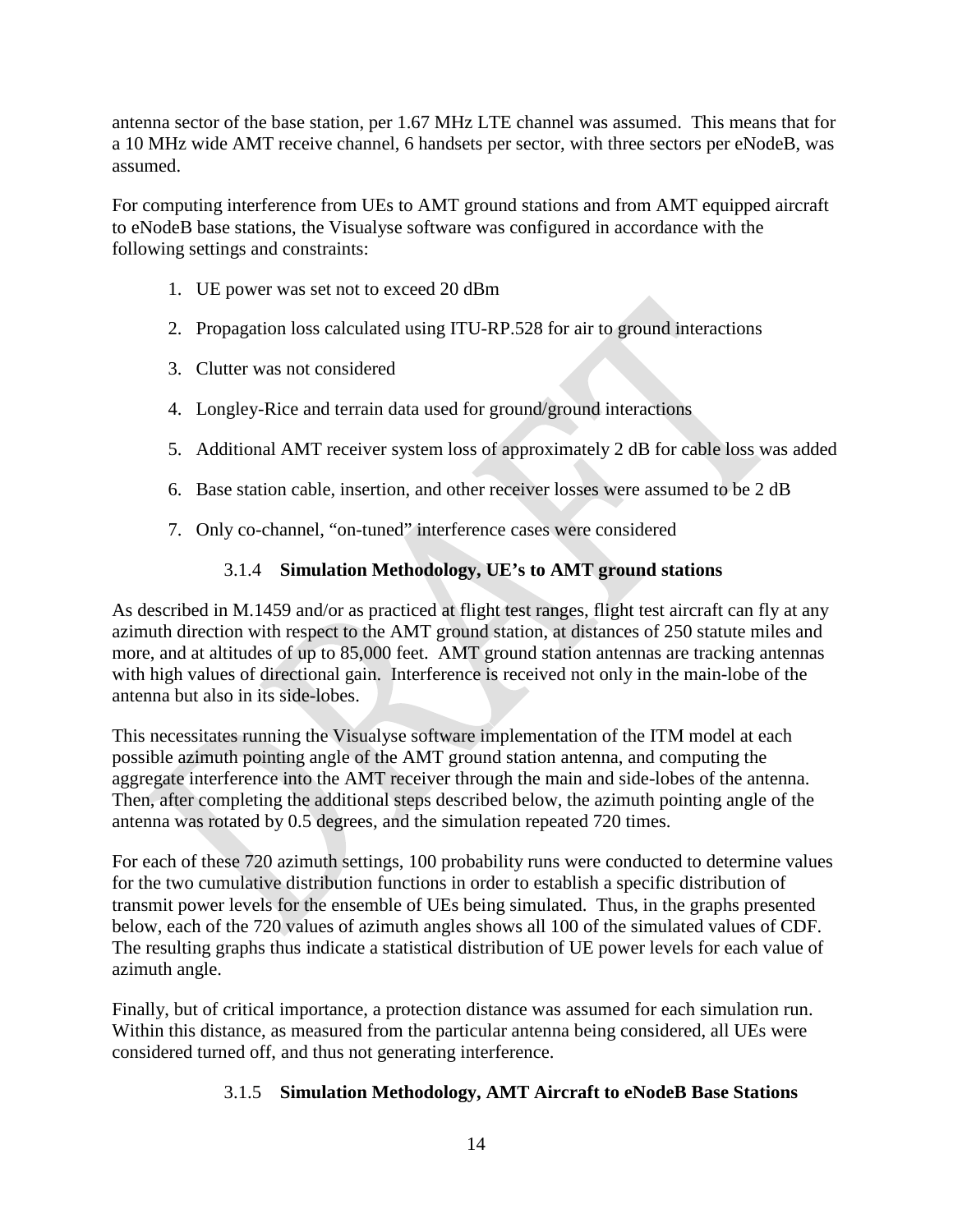For modeling the interference from air-to-ground, the Visualyse software implemented the ITU-R P.528 propagation model. Then for each of several simulation runs, a single-aircraft was located at the perimeter of its authorized flight test area. Signal strength contours, corresponding to a received I/N ratio of -6 dB at the terminals of an eNodeB antenna, were then calculated.

Note that these contours depend on the presumed pointing direction of the antennas on the victim base station, as well as on a presumed antenna "downtilt" value of 3 degrees. These assumptions are made clear in the various graphs presented below.

## 3.1.6 **Summary**

The details provided herein outline the key features of the simulations. Additional details, highly technical but necessary for a full understanding of the simulation methodology, are included in an Appendix.

For example, aggregate interference to an AMT ground station antenna is converted from a power flux density (pfd) to an interference level at the antenna terminals, summed with interference arriving from other directions, and then converted back to an equivalent pfd that is referenced to the main-beam aperture of the AMT receive antenna.

This is necessary for consistency with the goal of M.1459, which is to provide protection criteria that reflect the operational parameters that are unique to AMT systems. Attempts to model AMT systems as either satellite ground stations or commercial telephone systems fail to capture essential characteristics of flight test, namely that:

- there are extraordinarily high signal fades due to aircraft maneuvers and ground multipath effects
- during most flight operations, AMT antennas point at, and not above, the horizon
- during a single flight test, ground station antennas with different apertures and at multiple locations may be used
- rotary wing aircraft (helicopters and the V-22) can hover or move quickly, and fixed wing aircraft can fly at speeds from 100 knots to considerably faster than the speed of sound.
- aircraft operate in airspace subject to air traffic control and weather constraints
- vehicles other than aircraft, such as missiles, are heavy users of flight test telemetry
- given the nature of flight testing and test vehicles, and risk factors, many tests are not repeatable, or can only be repeated at substantial additional expense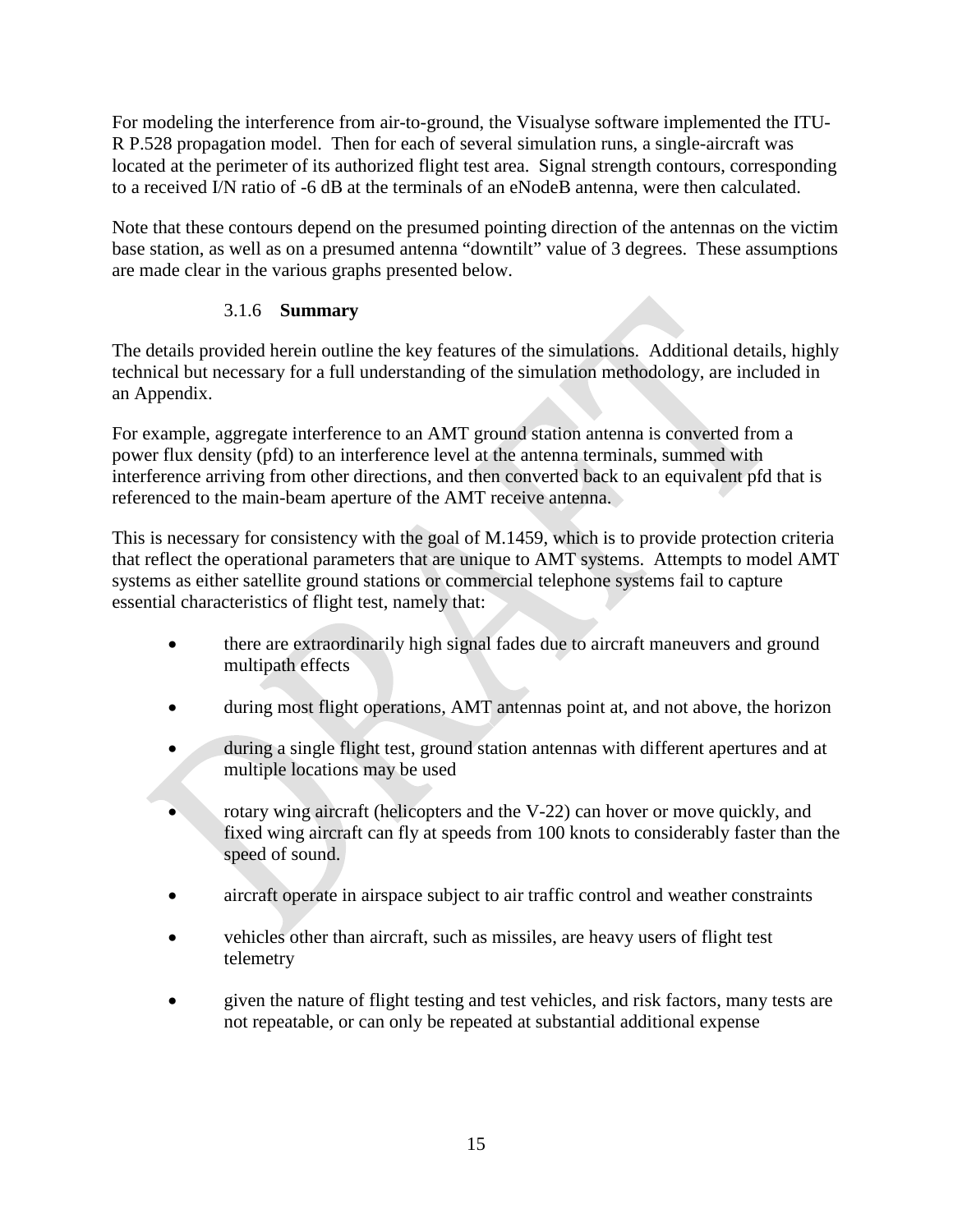# 4. **Typical Simulation Results[10](#page-15-0)**

## 4.1 **Overview**

A detailed compendium of results is presented in an Appendix in the format of a PowerPoint presentation that was reviewed and discussed by WG-5. A subset of this data, with a discussion of its interpretation, is given here. The connection of these simulations results to the summary data in Table 1, above, is then explained.

# 4.2 **Interference from UEs to AMT**

Figure 4.1 shows the layout of base stations, and hence UEs, for the simulation of interference from UEs to AMT at Eglin AFB test range. The red circles indicate UEs that are modeled using the *urban* CDF, as opposed to the other circles, which represent UEs operating in accordance with the *rural* CDF.

For illustrative purposes, the large red circle indicates a protection radius of 75 km, centered on the location of the AMT ground station antenna. When simulations are conducted under the assumption of a 75 km protection zone, the Visualyse software is set so that there are no emissions from the UEs located within the red circle. Likewise, for other values of protection distance, the UEs within the corresponding circle are turned off.

When multiple antennas are used, there will be a corresponding circle for each antenna and for each value of protection distance.



## Figure 4.1 Randomized-real deployment of UEs in the vicinity of Eglin AFB, Florida.

Figure 4.2 shows the simulation results. Note that the horizontal axis represents azimuth angle,

<span id="page-15-0"></span> <sup>10</sup> See also Appendices A-10 -16 for the complete simulation results.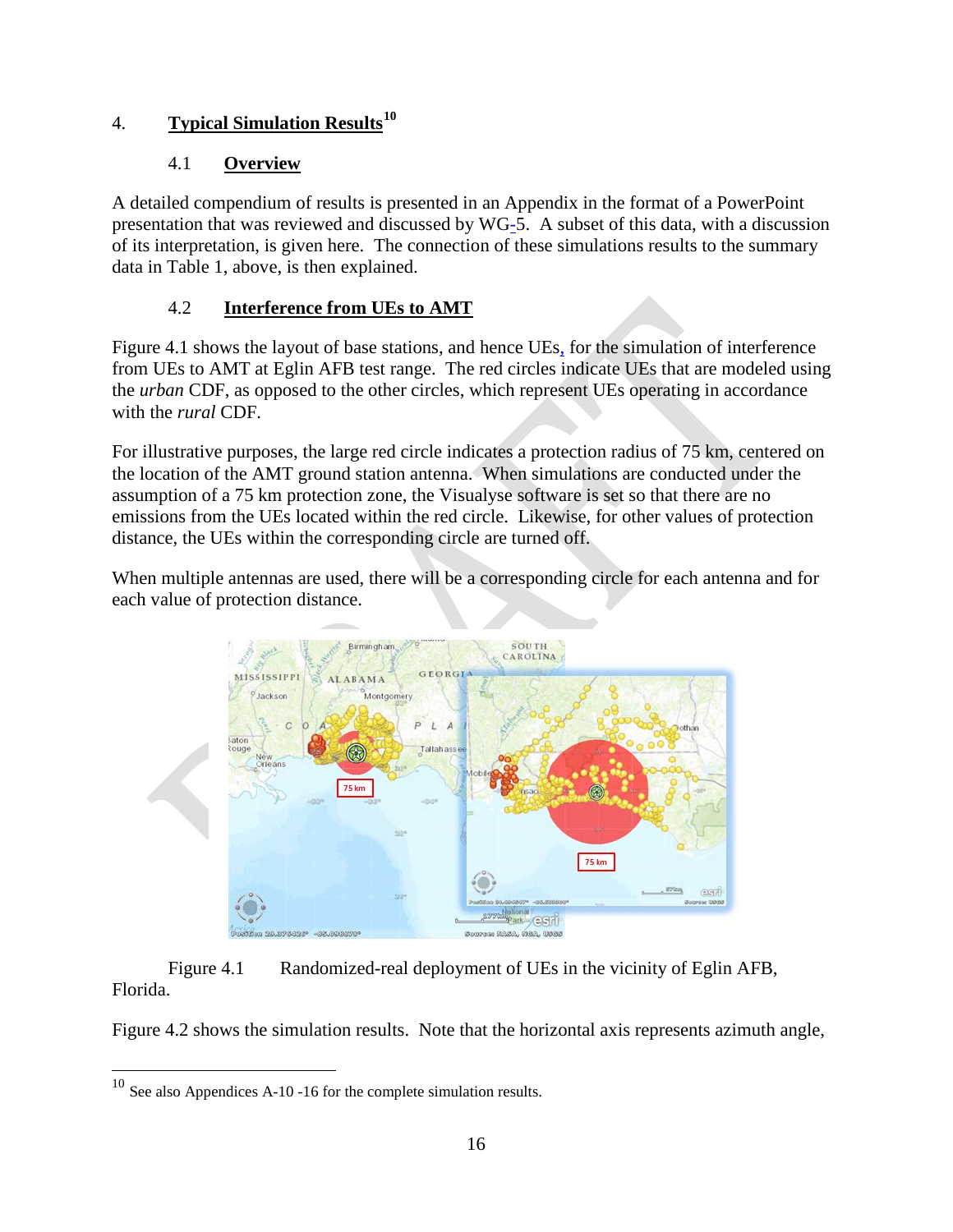with 0 degrees representing north. Simulations were conducted at 0.5 degree increments of this pointing angle.

The vertical axis represents the aggregate power flux density received, for each pointing direction, and is referenced to the main-lobe gain of the AMT antenna using the procedure described in Appendix 9. The horizontal line at  $-180$  dBW/m<sup>2</sup> in 4 kHz represents the interference threshold specified in M.1459.

The various colors represent different values of protection distance, provided in 15 km increments up to a value of 75 km. The vertical expanse of each colored bar indicates the span of values of the aggregate interference for the 100 probability simulations of the UE cumulative distribution functions.

As the protection distance is increased, the range of azimuth angles for which the M.1459 protection level is exceeded becomes smaller, as expected. Also as expected, in the azimuth directions that correspond to regions of large UE deployment, as shown in Figure 4.1, there is more interference than, for example, at azimuth angles for which the AMT receive antenna is pointed at the Gulf of Mexico.



Figure 4.2 Interference from UE's to the AMT ground station antenna at Eglin AFB.

In order to protect this particular AMT ground station antenna from interference, the protection zone radius, as a function of azimuth angle, varies from 15 to 75 km. Note that the protection zones are a strong function of UE deployment. For example, deployment of UEs at an azimuth angle of -45 degrees (a compass heading of WNW) from the ground station would raise the protection distance in this direction from 15 km. That is, the 15km value is not a constant; changes in UE deployment will cause the value to increase, even when the additional UEs are deployed at distances of more than 15 km from the ground station.

## 4.3 **Interference from AMT to UEs**

Interference to eNodeB base stations from telemetry-equipped aircraft is detailed, again for Eglin AFB, in Figure 4.3. Several possible aircraft locations, indicated as circles located along the northern perimeter of the designated flight test airspace for the Eglin range, are shown.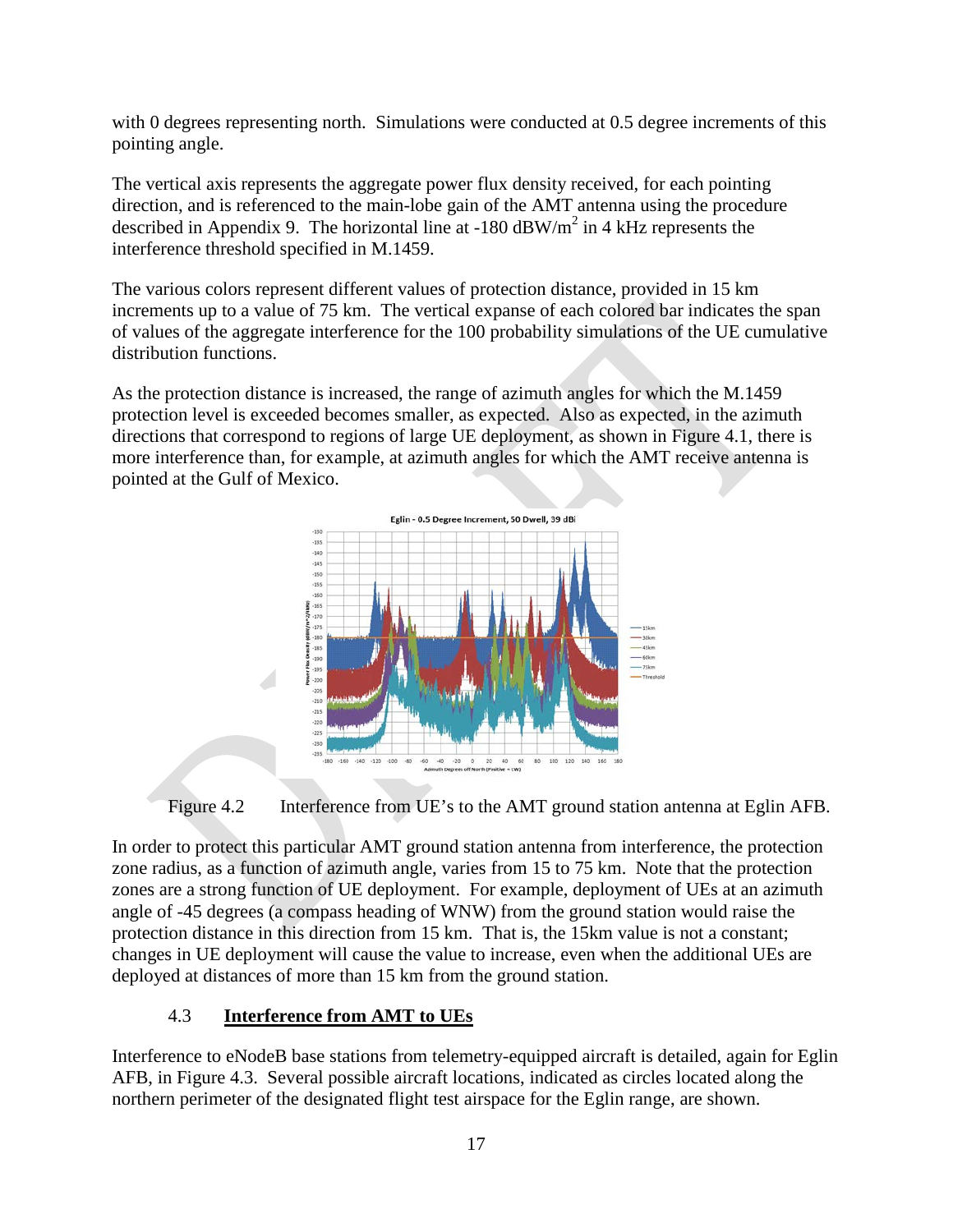Interference from each location to eNodeBs is computed on a single-aircraft basis. That is, aggregation of interference from multiple aircraft is not considered, as aircraft do not operate cochannel with each other when at the same test range.

For these aircraft locations, a set of contours representing I/N levels of -6 dB are presented for various conditions of eNodeB antenna pointing directions and downtilt. Depending on the orientations of the base station antennas, the protection distances range from 150 km to 400 km.

These large values should not be a surprise. If a flight test aircraft can operate at distances of 250 miles or more from its AMT ground station using an omni-directional transmit antenna, its signal can be received a corresponding distance away in the opposite direction. Although the eNodeB base station has a much lower value of gain than its AMT ground station counterpart, it has a protection criterion of  $IN = -6$  dB. In contrast, the AMT ground station has a received signal-to-noise criterion of  $+12 - 15$  dB. When these various values are considered, it means that the protection distance for AMT interference to LTE base stations is approximately twice the distance at which an aircraft can operate from its ground station.



Figure 4.3 Interference from AMT airborne telemetry transmitters to eNodeB base stations

## 4.4 **Model Description.**

Visualyse Professional is commercial off-the-shelf software that can be used to build simple or complex simulations of radio frequency interactions between multiple units in an electromagnetic environment. The software uses models of simple objects such as antennas, stations, carriers, and links to build the simulation scenarios. Objects contain data either entered by the user or parameters derived from the input data. Once input data and derived parameters are available as objects, multiple simple objects are combined to form complex simulations. For simulations with a large number of objects such as those developed for this effort, objects with certain similar attributes can be managed as a group. Once a simulation is fully defined, it is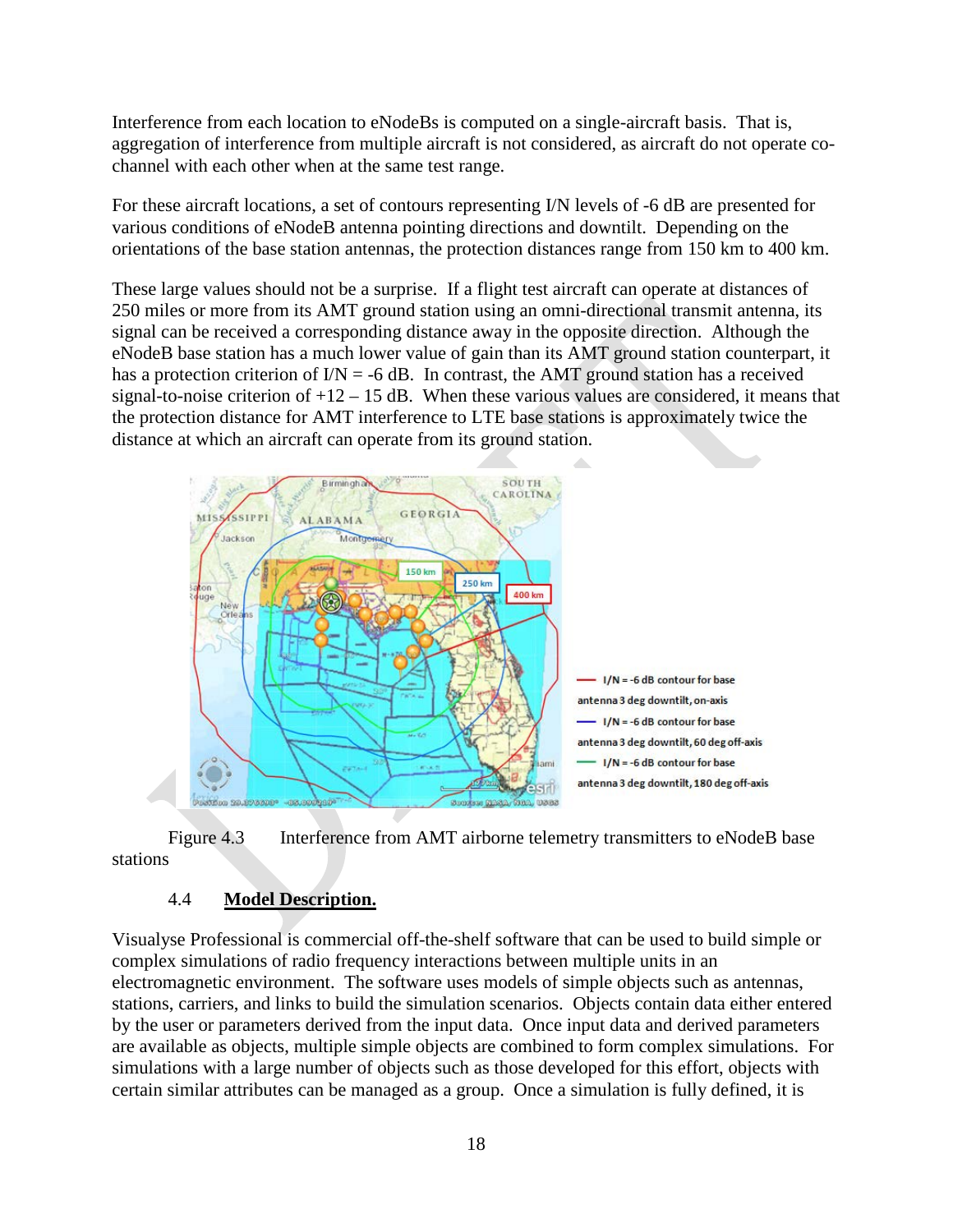executed by starting a series of simulation steps. The simulation steps are typically defined by time increments of a specific duration and the simulation will run for a designated number of steps. During the simulation, data can be both displayed and collected for post processing.

For the simulations associated with this effort a particular set of the basic inputs are of interest. First, several different types of antennas were modeled. Visualyse has over ninety different antenna patterns available as default choices as antenna objects. Most of these patterns are defined in ITU documents and are available, with several user-defined parameters such as frequency of operation, height, feeder loss, efficiency and other parameters. Users can also fully define an antenna by entering specific measured or calculated data points.

Antennas are associated with individual stations and in the Visualyse simulations several distinct station types were used. UEs, AMT-equipped aircraft, AMT Receive Site, and base stations were modeled as station types with associated antennas, locations, heights above terrain or sea level, and feeder losses. For each type, multiple individual stations were developed and deployed in an environment according to the parent simulation.

Stations are then grouped into links to allow for the RF calculations. Typically, UEs were grouped into transmit links, i.e., were treated only as transmitting sources. A traffic module was used to associate the urban and rural transmit EIRP values with individual UE stations in a transmit link and to vary these values for every simulation step for every transmitting station according to the appropriate urban or rural CDF. The ITU-R Recommendation P.528-3 propagation model for the air/ground/air interactions is assigned as a transmit link parameter. A version of the Longley-Rice propagation model was used to model ground-to-ground interactions. A transmit frequency, emission bandwidth, and baseline transmit power is also defined in a transmit link. Victim receivers are defined in receive links or receive link groups depending on the number of stations to be considered. In receive links, receiver frequency, bandwidth, and noise parameters are defined. In general, transmit and receive links are used to more completely define the various system and environmental parameters needed to complete an interference analysis.

A final step in Visualyse is to define the interference path. This step establishes the receive links to be addressed in a simulation and the transmit link, or links in most cases, to be used as the interference sources. Additional issues such as polarization loss may be established in this last step although that was not used in this effort. For all of the simulations performed in this effort, the values for various parameters of the simulations were recorded for all simulation steps. Recording of this data allowed for the development of I/N plots and the plotting of the number of interferers associated with each protection distance considered.

## 5. **Summary and Observations**

## 5.1 **Overview**

Within the context of spectrum sharing analyses, the protection distances that are required for sharing, are summarized in Table 1.1 and described in detail in Appendices  $A-10-12$  and  $A-16$ . It should further be noted that only three flight test ranges have been considered in the analysis presented here, and only a small subset of antenna locations have been analyzed.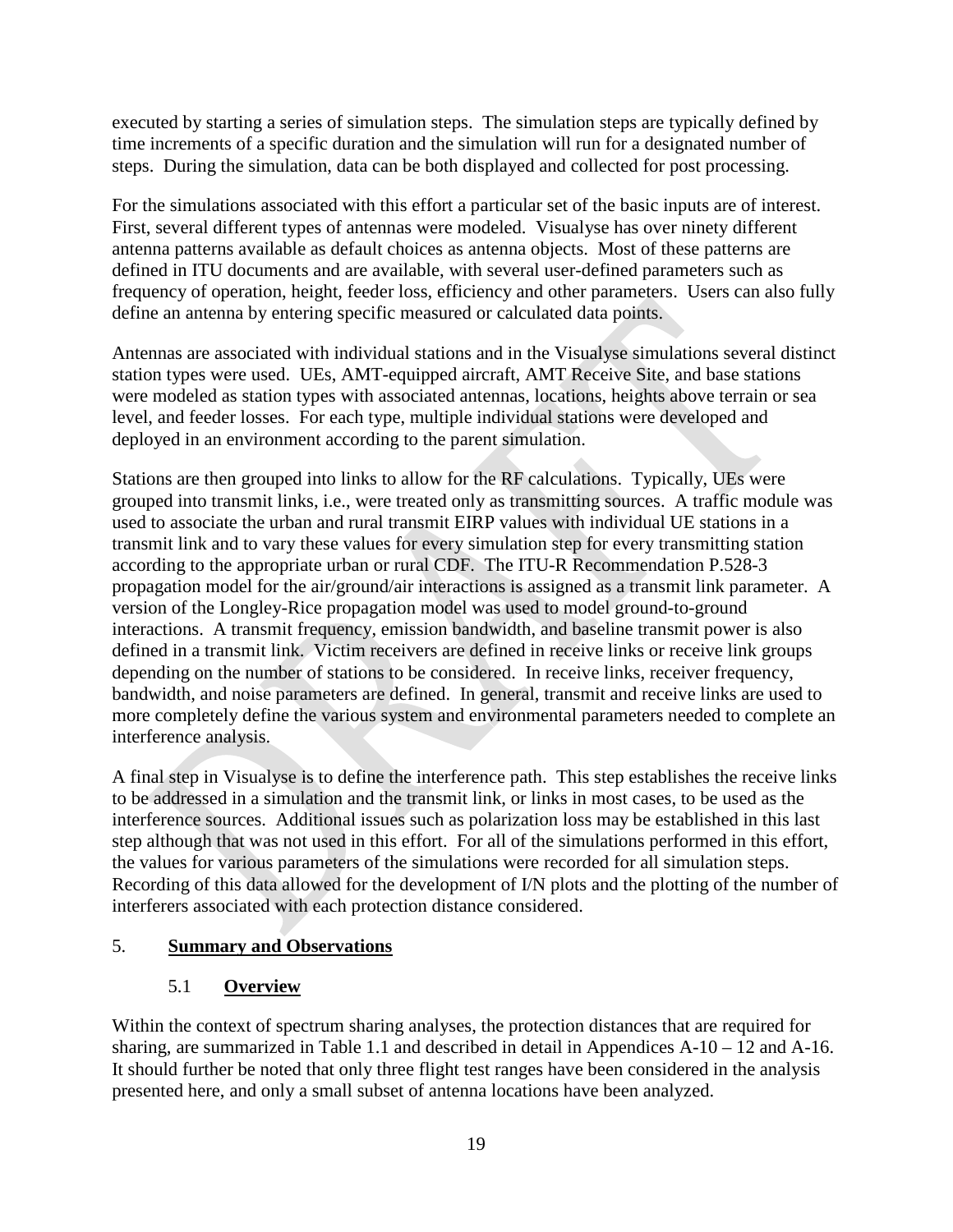There are many major flight test Ranges in the United States, and over 300 active AMT ground site locations. Furthermore, some of these locations are not located within the test Range boundaries; *e.g.*, these are AMT ground stations capable of being moved to any other designated location to support the flight test mission off range. Although not mobile in the sense that they are not used while in motion like an LTE handset, these ground stations are nevertheless transportable. As they are receiving stations, they do not cause interference to others, and can in principle be located anywhere.

Other open topics of discussion include the question of whether  $I/N = -6$  dB is an appropriate value for the protection criterion for an interference-limited system like LTE, whether P.528 and the ITM models are over or under-protective, whether a different terrain data base, such as the Shuttle Radar Topography Mission (SRTM) data should be used, etc.

Although time and budget do not permit investigation of these or other considerations as part of the preparation of this report, these topics may arise in the future.

## 5.2 **Final Observations**

There has been considerable discussion with regard to the metrics to be used for interference analyses. The LTE community favors a traditional I/N analyses, whereas the AMT community uses a pfd approach in recognition of the wide variability of resources are used and requirements that must be met during even a single flight test exercise.

However, as stated in M.1459, the underlying interference metric for flight test is the impact of interference on the size of the usable airspace. Interference requires that aircraft fly closer to their ground stations in order to maintain a working data link, but even that is no guarantee that data drop outs will not occur necessitating re-flights. Given the speed at which aircraft fly, any reduction in usable airspace due to interference is simply not permissible.

The broadband wireless community is operating under precisely the same constraint. In order to not interfere with AMT while using shared spectrum, it must restrict the coverage area over which LTE services can be provided. If the results of studies described herein are to be summarized in a single sentence, it is that sharing between these two disparate applications is problematic given the huge geographic areas required by both services.

## 5.3 **Publicly releasable Federal systems general description and characteristics of operation to include:**

5.3.1 AMT Site information for the sample AMT sites and operation characteristics (Appendices  $610 - 12$ .)

## 5.4 **LTE systems description, characteristics, and parameters**

The LTE information was cross-referenced to work coming out of WG-1 spin off group that identified LTE characteristics and identify any deviations or additional LTE characteristics and parameters considered by Sub-Working Group. These are referenced in the following document: Baseline LTE Uplink Characteristics", 12 November 2012 – Rev2, LTE Technical Characteristics group of CSMAC Working Groups (See Appendices 4, 6, and 7)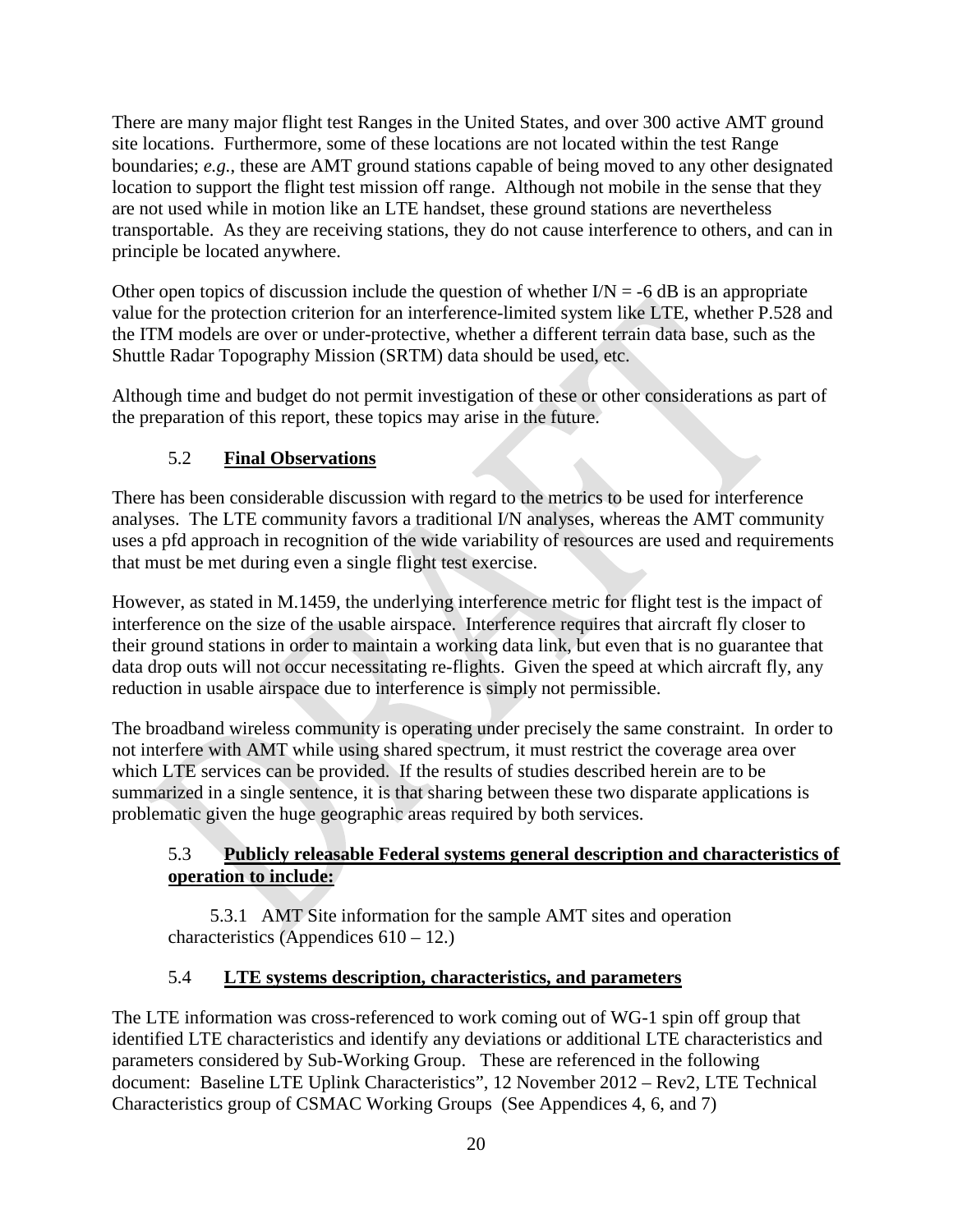## **6.0 Full Participant Lists for Sub-Working Group Report Preparation**

Appendix A-1 is a full list of participants, subdivided by Federal Agency and Industry.

## **7.0 Web Location of Archival Documents/Exhibits**

A sharepoint or other web site will be designated in a cover memo to this document.

The undersigned has jointly prepared and approves the content of the AMT analysis report and hereby submits this report to Working Group 5

| Joe P. Giangrosso<br>Alion Science and Technology for DoD<br><b>AMT Co-Chair</b> | Date | <b>Joe Marx</b><br>AT&T<br><b>AMT Co-Chair</b> | Date |
|----------------------------------------------------------------------------------|------|------------------------------------------------|------|
| Tim Chalfant<br>Date<br><b>Edwards AFB</b><br><b>AMT Co-Chair</b>                |      | Neeti Tandon<br>AT&T<br><b>AMT Co-Chair</b>    | Date |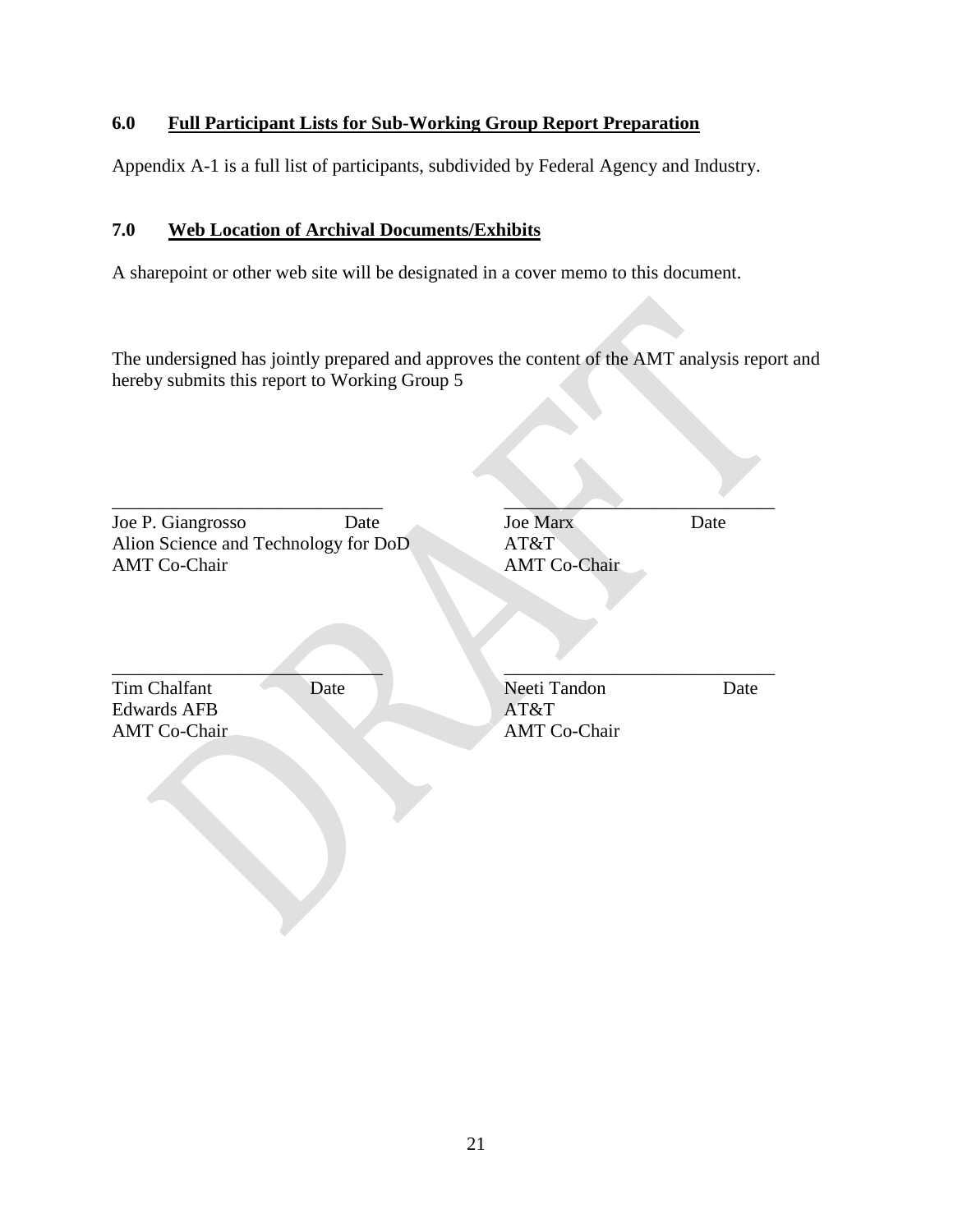#### **8.0 List of Appendices**

- A-1 List of participants
- A-2 CSMAC WG-5 Objectives
- A-3 Characteristics of Aeronautical Mobile Telemetry Systems
- A-4 Characteristics of Long Term Evolution broadband wireless systems
- A-5 Methodology for Interference Calculations and Simulations
- A-6 Additional simulation details and summary of analysis assumptions
- A-7 The composite antenna pattern from ITU-R Recommendation M.1459
- A-8 The CDF functions for Urban and Rural UE's
- A-9 The conversion methodology used to convert the UE CDF value given in dBm for a 10 MHZ LTE channel to the Y axis of the graph represented as  $dbW/m^2$  in 4 kHz

 $\overline{\phantom{0}}$ 

- A-10 Patuxent River/Atlantic Test Ranges Technical Parameters and Simulation Results
- A-11 Point Mugu Sea Range Technical Parameters and Simulation Results
- A-12 Eglin AFB Technical Parameters and Simulation Results
- A-13 Validation of Results
- A-14 Observations UE-to-AMT
- A-15 Observations AMT-to-Base Stations
- A-16 Summary of Initial Distance Assessment

#### **APPENDICES**

Appendix A-1.Full List of AMT Working Group Participants

| <b>Last Name</b> | <b>First Name</b> | Organization | Email                              |
|------------------|-------------------|--------------|------------------------------------|
| Chalfant         | Tim               | <b>USAF</b>  | tim.chalfant@edwards.af.mil        |
| Engelman         | Richard           | Sprint       | Richard.Engelman@Sprint.com        |
| Fagan            | Tom               | Raytheon     | tjfagan@raytheon.com               |
| Ghosh            | Arunabha          | AT&T         | ghosh@labs.att.com                 |
| Giangrosso       | Joseph            | <b>USAF</b>  | joseph.giangrosso.ctr@eglin.af.mil |
| Gibson           | Mark              | Comseach     | mgibson@comsearch.com              |
| Greene           | Jason             | Alion        | igreene@alionscience.com           |
| Ha               | Michael           | <b>FCC</b>   | michael.ha@fcc.gov                 |
| <b>Hankins</b>   | Dan               |              | dhankins@cessna.textron.com        |
| Higdon           | Ron               |              | ronald.higdon@eglin.af.mil         |